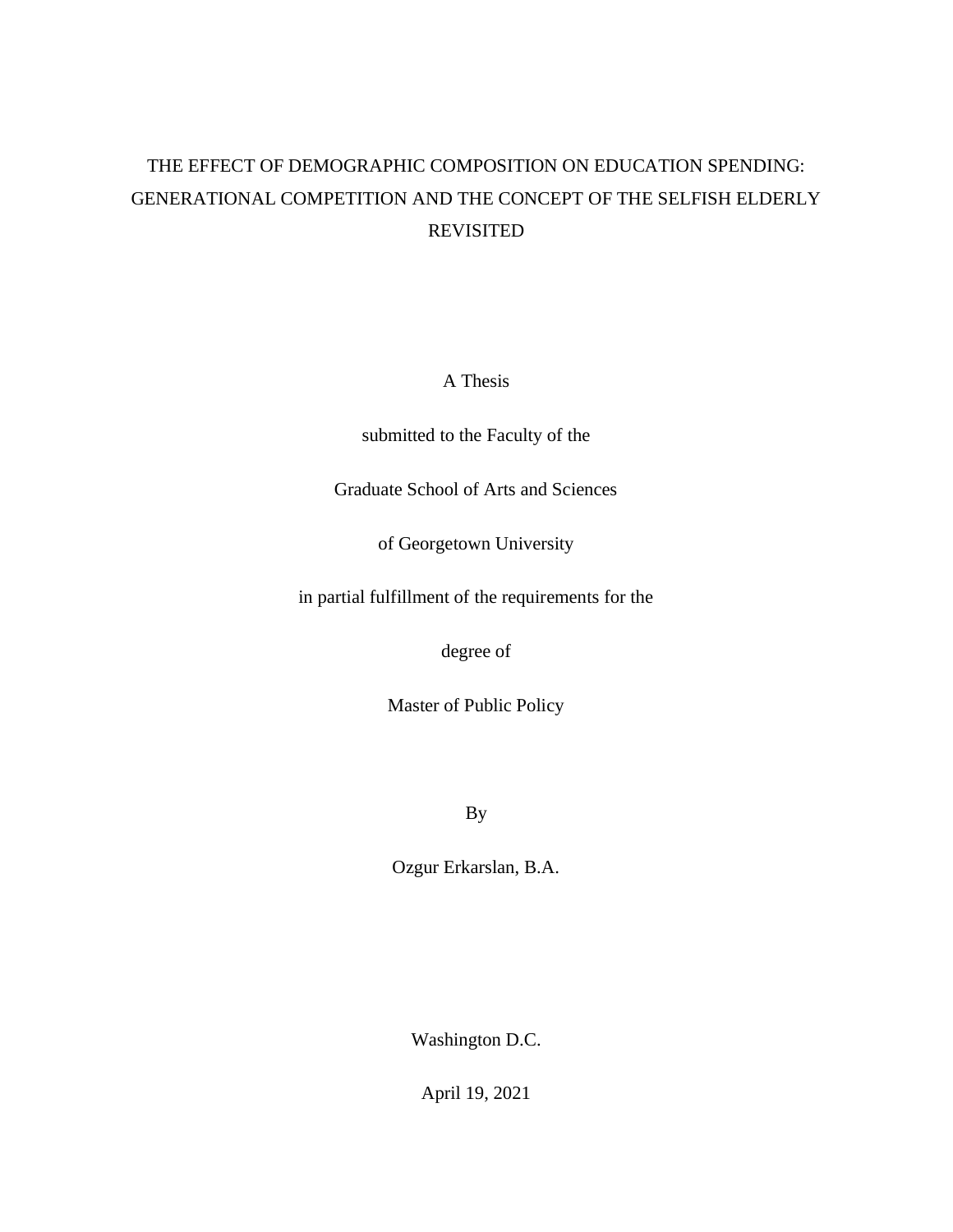# THE EFFECT OF DEMOGRAPHIC COMPOSITION ON EDUCATION SPENDING: GENERATIONAL COMPETITION AND THE CONCEPT OF THE SELFISH ELDERLY REVISITED

Ozgur Erkarslan, B.A.

Thesis Advisor: Nora Gordon, Ph.D.

### **ABSTRACT**

The world countries are increasingly becoming "gray" societies in which the share of elderly in the population is bigger than the rest. This is argued to has adverse implications on education spending due to generational competition stemming from the selfish behavior of the elderly. This thesis explores ways in which demographic composition affect K-12 education spending in 31 OECD countries by revisiting Poterba's influential work and using updated data.

Keywords: education spending, old-age, population, demographic composition, education policy, K-12 education, social policy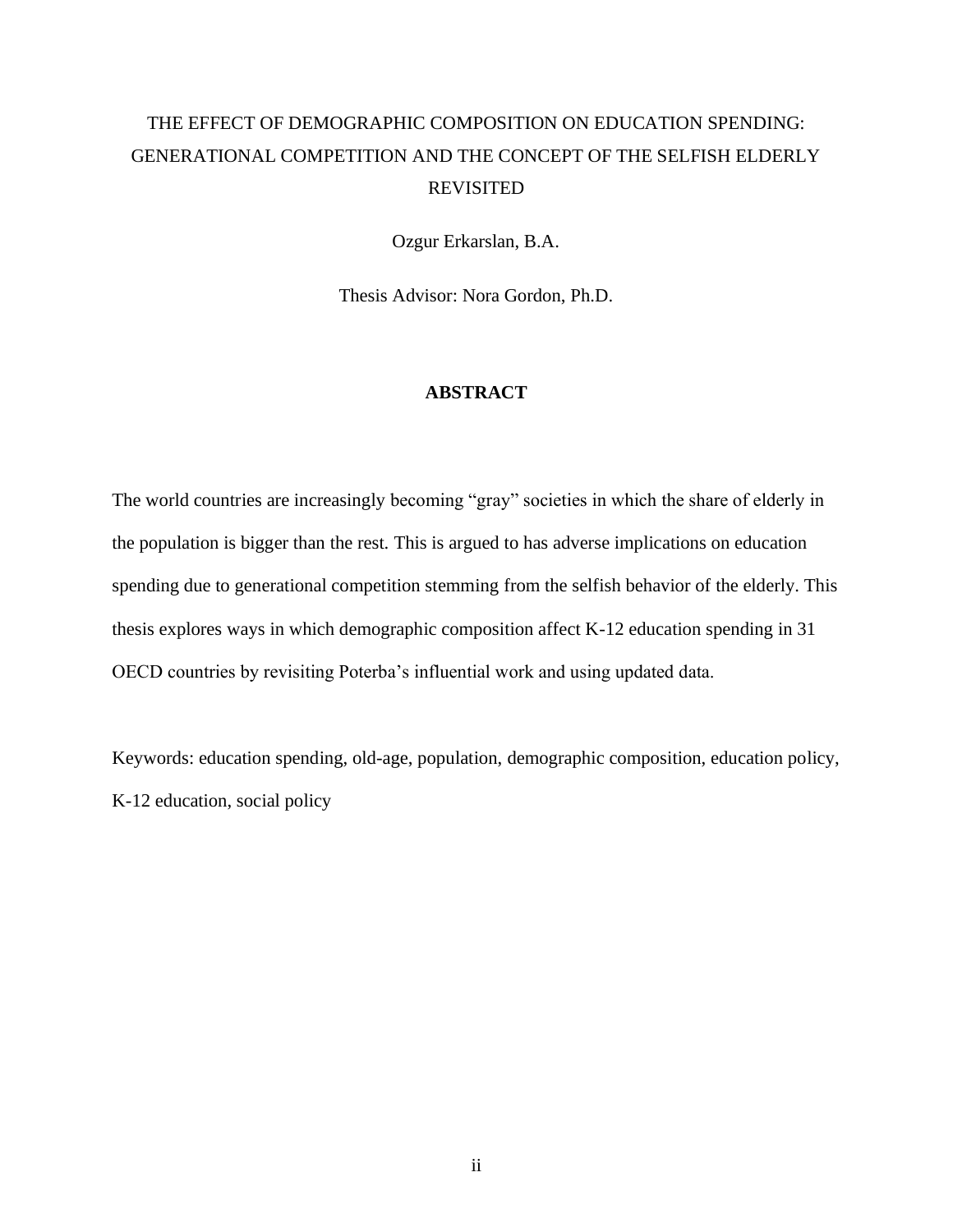## **ACKNOWLEDGEMENTS**

Dedicated to the memory of my grandfather, Adnan Erdogdu, who always believed in my ability to be successful in the academic arena and was excited to see me move to the United States. You may be gone but I know that you are proud of me for keeping my promise.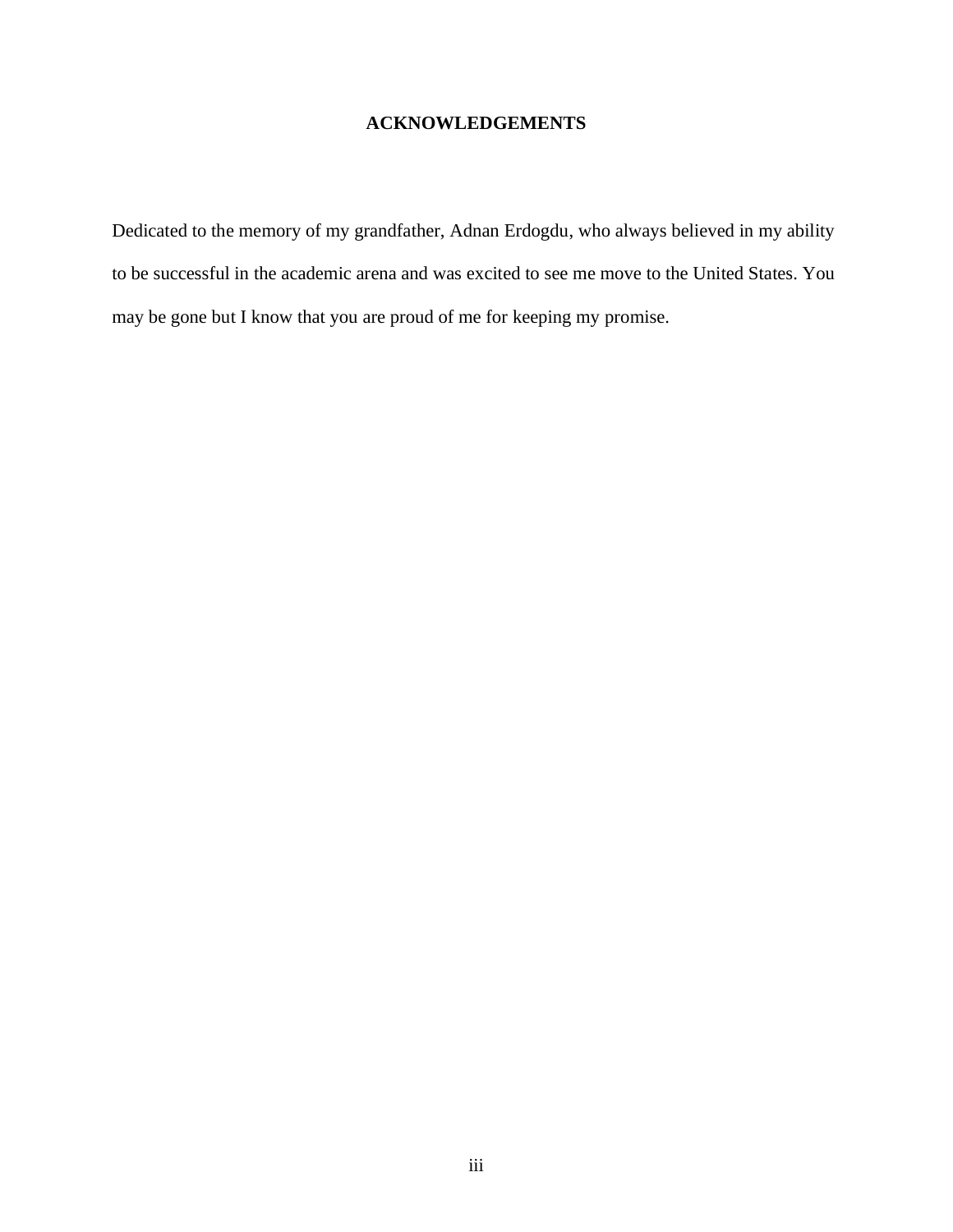# TABLE OF CONTENTS

<span id="page-3-0"></span>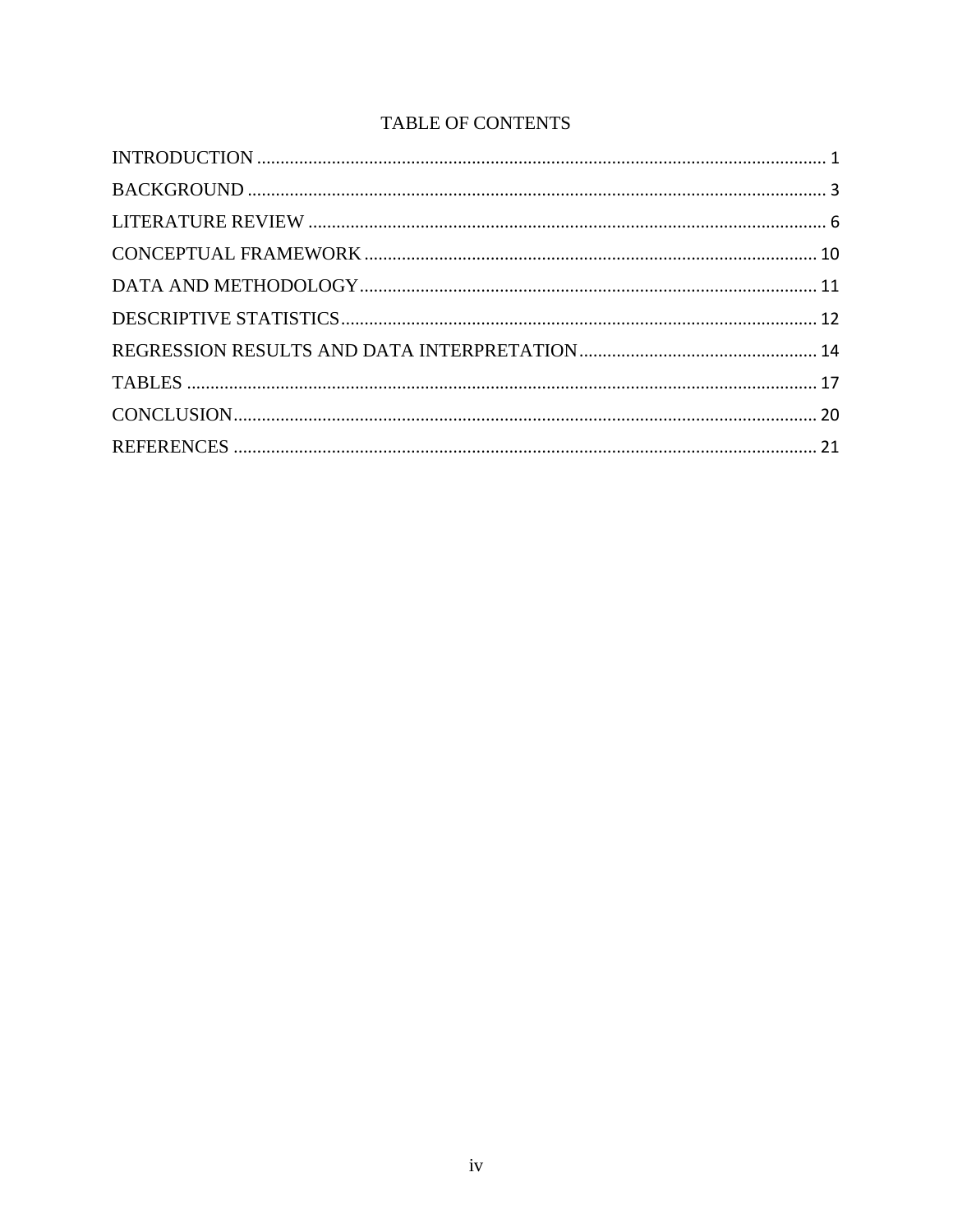#### **INTRODUCTION**

The concept of "generational competition" and the influence of the elderly on budgetary decisions, mediated through political processes have been a popular research area in the fields of political economy and public policy. Despite the conflicting views on the extent of influence of the elderly on public spending on education, the question remains a relevant one and it is likely to come up in the foreseeable future. To expand, education is simply one of the most vital policy areas involving many stakeholders and it is critical for policymakers for a myriad of reasons.

Scholars have put forth sound arguments based on their research outcomes about the importance of education spending. For instance, a 21.7% increase in per-pupil spending for children with poor families translates into the eradication of the educational attainment gap because the amount of spending percentage change is substantial. (Baker 6). Similarly, increasing education spending paves the way for improved student outcomes, enhances student success, and contributes to more fair school finance (Martin et al.). It is also possible to find further evidence for increased education spending such as the effect of increased spending on high-school graduation rates. Baker notes that a 10% increase in per-pupil spending in all 12 school-age years increases high-school graduation by 7% (Baker 6).

When the evidence in the literature indicates to such improvements and positive effects achieved by increased spending levels, the impediments to education are well worth discussing. The most critical concern among academics have been the "generational competition". In other words, the tension between senior citizens and the younger population is believed to have the potential to halt education spending.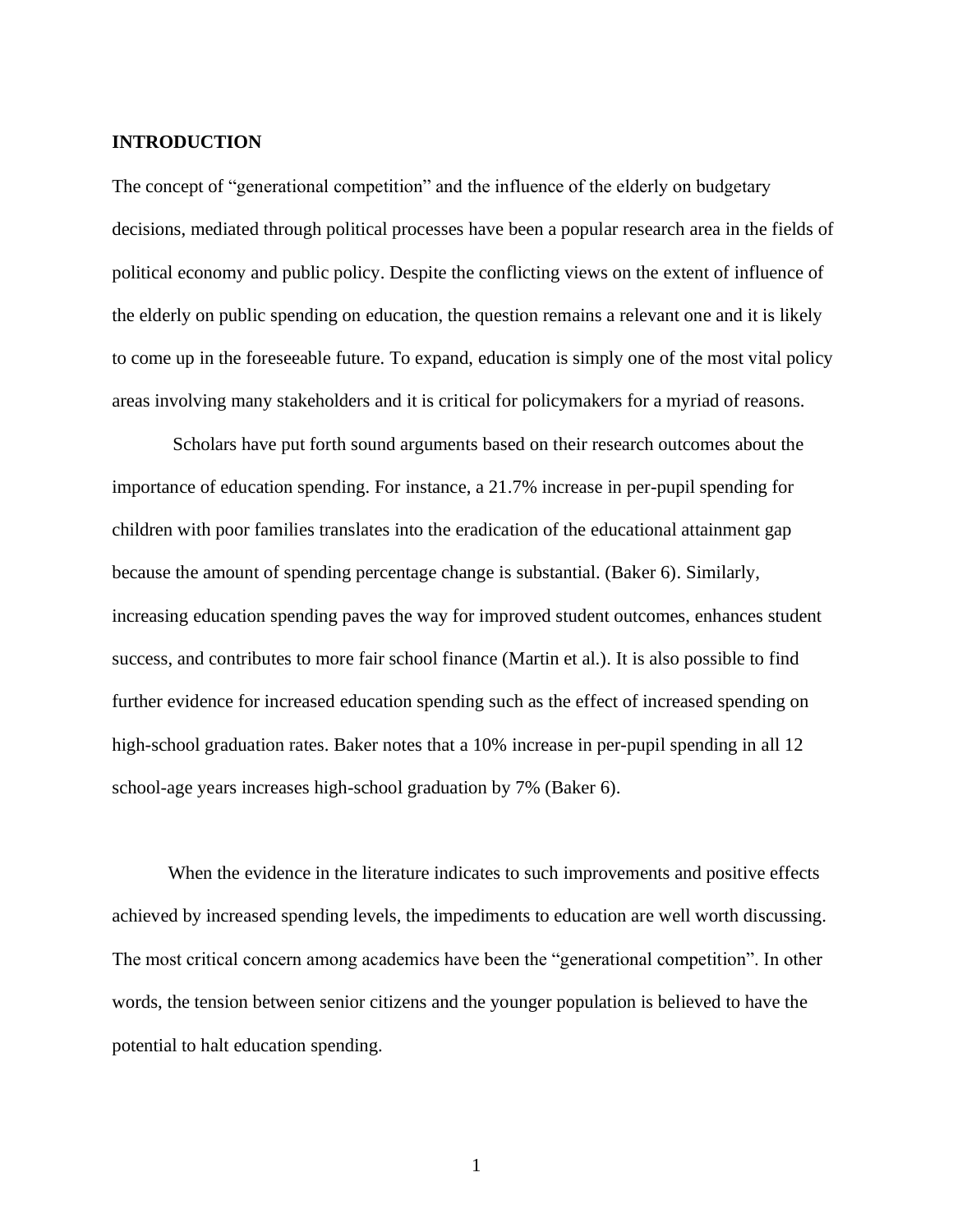This thesis aims to explore how demographic composition affects education spending by drawing influence from Poterba's influential work in 1997 while modifying the model by including variables other than demographic composition that may be affecting spending on education. More specifically I determined K-12 education as the primary education spending area and while exploring the question, this paper also aims to contribute to the literature by revisiting the generational competition and looking at the interaction through an updated lens via using recent available open data from 31 OECD countries.

The countries of interest in this study are all OECD members. Even though there are other research in the literature which pre-dominantly looks at European countries and the U.S, there is not much out there that looks at Turkey. As a Turkish, I wanted to include Turkey in my research with an expectation to find differences compared to other "Western" countries in the study which can pave the way for me to pursue further research in this field. Owing to its geographical location and culture that puts significant emphasis on the community as opposed to individualism, these differences can emerge. The next section delves into "age" and generational competition and briefly discusses the implications of each.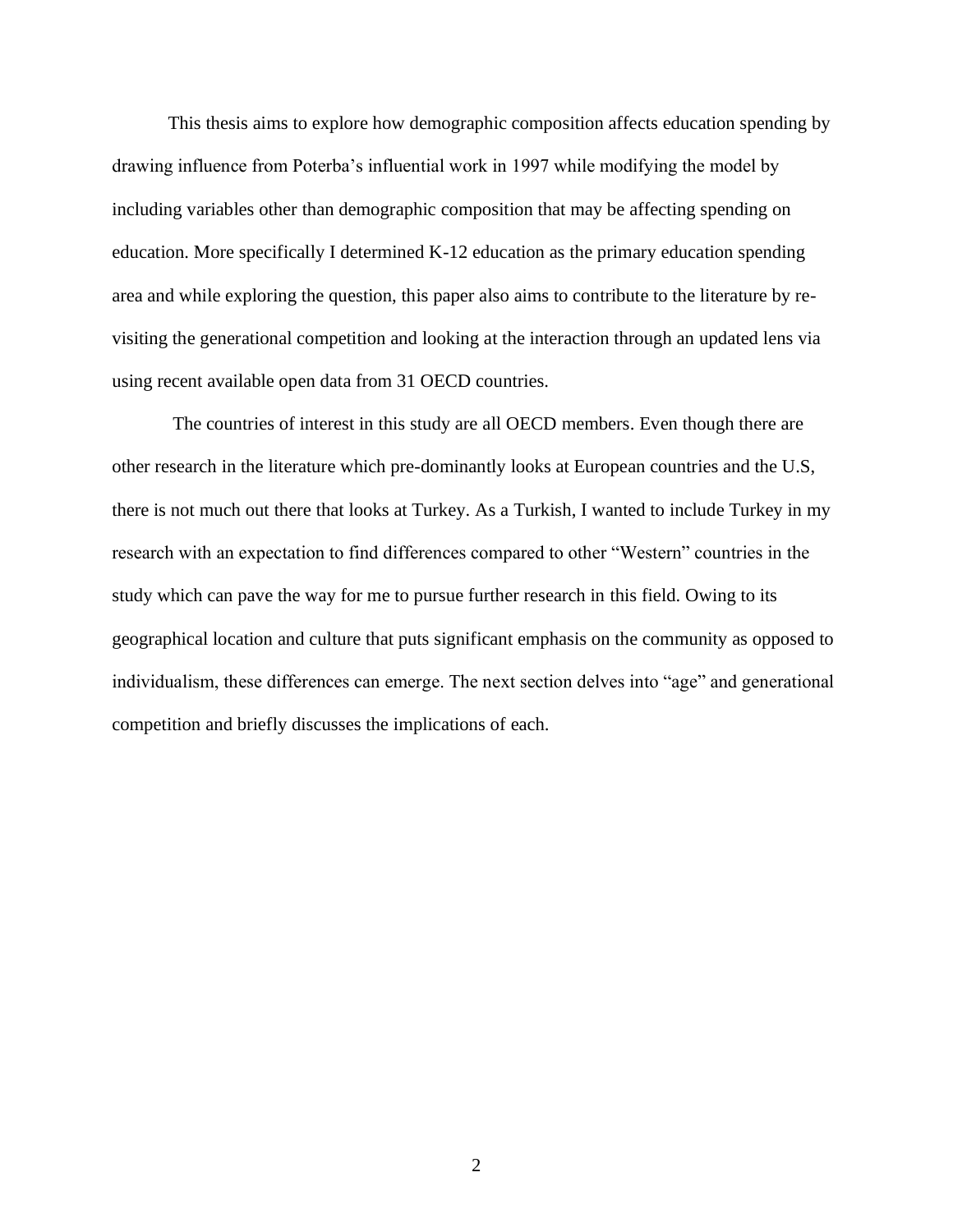#### <span id="page-6-0"></span>**BACKGROUND**

Before analyzing the complex nature of the relationship between demographic composition and education spending, as well as the parameters surrounding the research question thoroughly, it is necessary to understand why the elderly matter in the case of budgetary preferences. Firstly, the scarcity of public funds has always triggered some type of competition just like in the case of almost all governmental redistributive programs. This competition is further exacerbated by ever-changing demographic composition around the world. A part of the literature pertaining to generational competition shows that elderly is less likely to support education spending in general (Poterba 48; Tosun et al. 25; Sorensen 259; Busemeyer and Lober 425; Jager and Schmidt 145). For example, an increase in the number of elderly residents in a jurisdiction can be linked to a significant reduction in per-child educational spending (Poterba 48). This is partially due to the elderly's political influence in determining government expenditures (Poterba).

Slalov states that because the elderly is more politically sustainable, the government prioritizes them first in cases of spending. This stems from the discrepancies in benefit distribution that result in popular support for social transfers to the elderly (Slalov qtd. in Tosun et al. 26). Others argue that the elderly are in essence "selfish" and the selfish elderly do not want the government to fund these programs because they have little to no gain from it (Sorensen 260).

Moreover, beyond the selfishness of the elderly, exogenous shocks and critical junctures also have a substantial role to play in shaping these budgetary decisions. Economic crises and wars in particular, are argued to have affected the elderly's attitudes towards education spending. During the second World War and the reconstruction years following the war introduced a new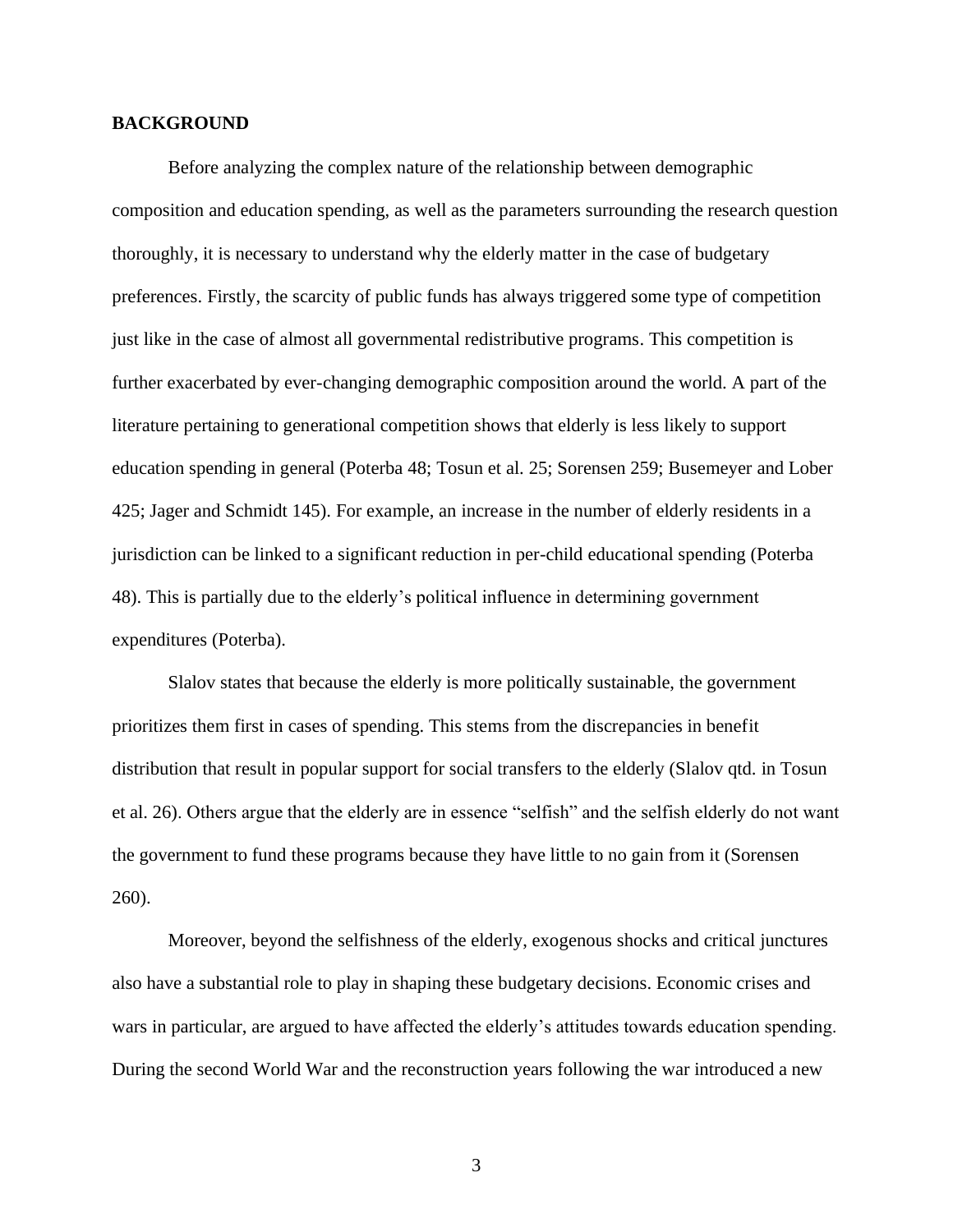civic culture and solidarity narrative and the elderly were perceived as "deserving" of social programs relative to the young population (Sorensen 261). This is evident in Baum and Seitz's work in which they note that when public finances are constrained an increase in one public spending area due to unemployment, economic crisis etc.) automatically translates into a reduction in the funds made-ready for other areas of spending (Baum and Seitz qtd. in Grob and Walter 281).

On the other hand, it is also possible to come across views that finds evidence for why the elderly might be in favor of supporting spending on education. This means that under some circumstances, the extra tax burden set to be spent on education becomes acceptable for the elderly based on their belief systems and world views. A comprehensive review of the literature which is discussed in the next section reveals several phenomena that explain this positive attitude: capitalization of school spending, altruism, utility derivation, social trust and positive externalities.

The elderly can gain from increased levels of school spending because more appealing neighborhoods can be capitalized into the value of their homes meaning that education spending can increase the value of properties (Poterba 51; Brunner and Balsdon qtd. in Sorensen 260). In fact, there is a positive relationship between the quality of schooling and housing price which leads to elderly to support spending on education since it helps them maintain the value of their property (Grob and Wolter 281; Busemeyer and Lober 428; de Mello et al. 5; Brueckner and Joo qtd. in Brunner and Balsdon 372; Alejandra and Wolter 226; Ladd and Murray 350).

"Altruism" suggests that the elderly may be interested in supporting spending on education when such policies benefit their offspring hence indirectly benefiting them (de Mello et al. 5). Ladd and Murray find that this altruism can take the form of "caring" for the life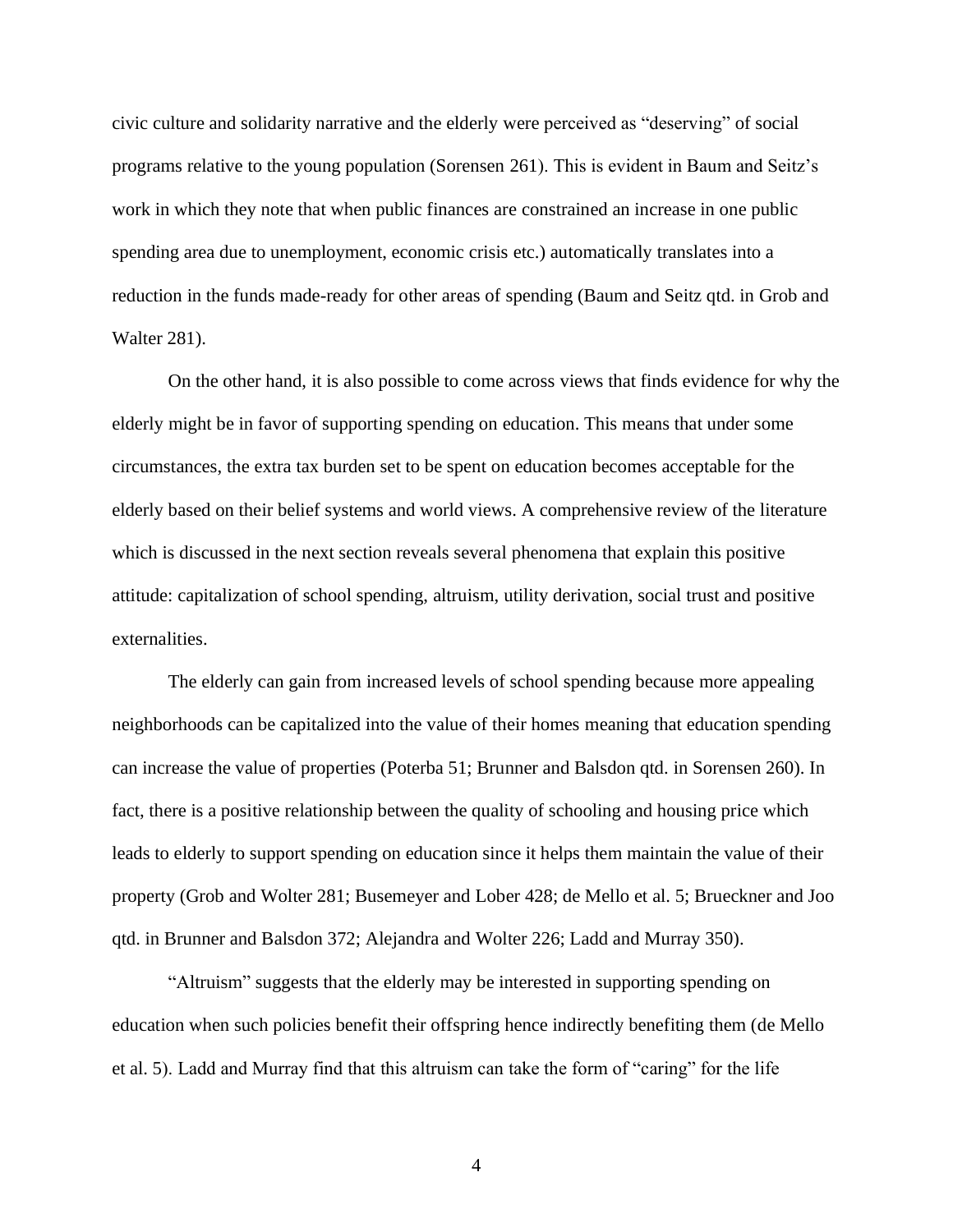chances of future generations which may have spillover benefits (Ladd and Murray 350). Utility derivation acts as a judgement criterion for the elderly. Older people have self-interests where they are willing to accept additional public investments in education since it increases their utility through strengthening the long-term competitiveness of their country's economy which positively affects the welfare state they depend on (Boldrin and Balsdon qtd. in Busemeyer and Lober 428).

Lastly, social trust and positive externalities affect preferences of education spending. Likki and Staerklé note that people who are in favor of social solidarity within a society do not fear the concept of "free-riding", owing to their higher interpersonal trust. That interpersonal trust makes the elderly feel like they are not being exploited (Likki and Staerklé qtd. in Busemeyer and Lober 429)). Understanding the briefly mentioned effects of the elderly on education spending is further discussed in the next section.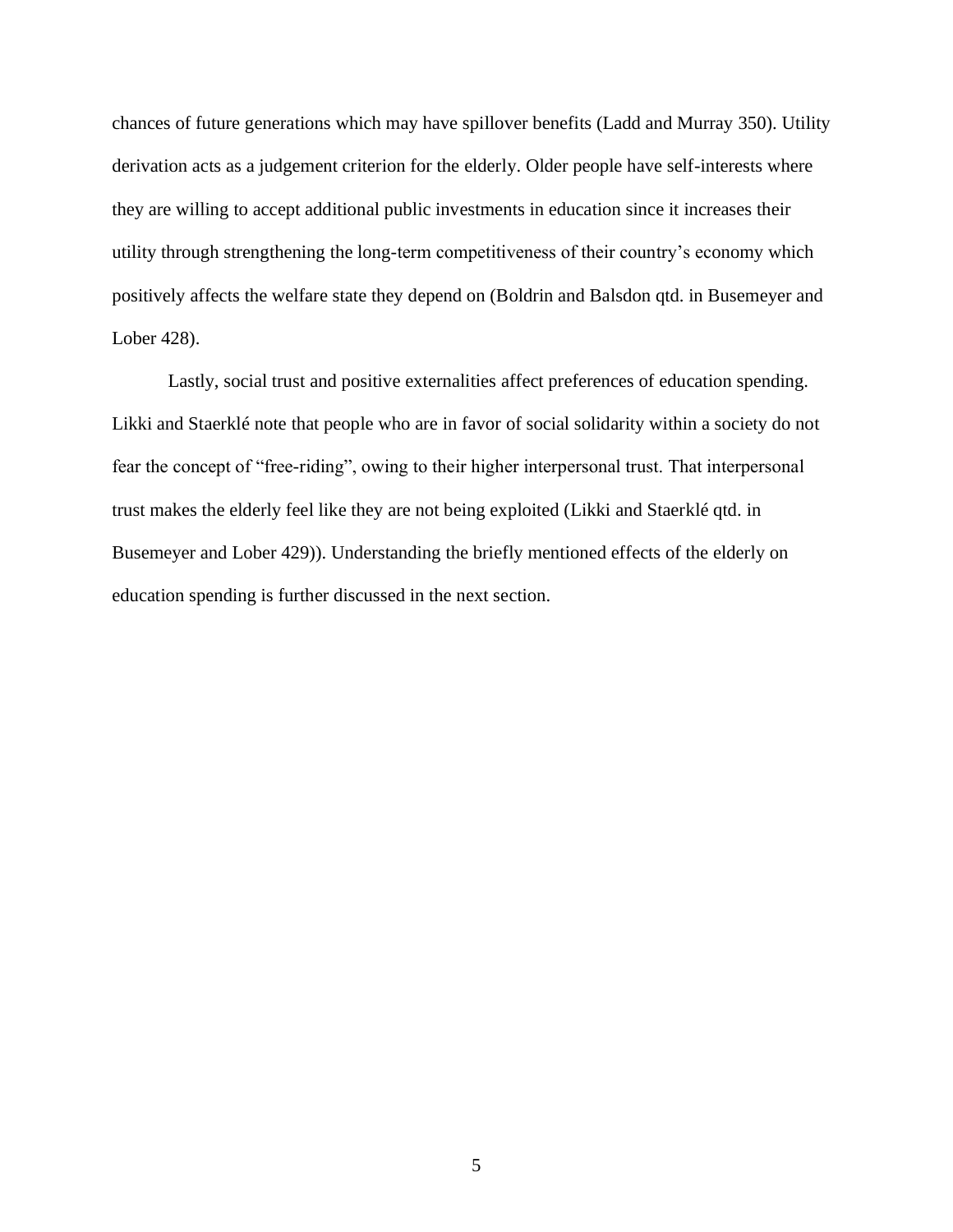#### <span id="page-9-0"></span>**LITERATURE REVIEW**

The primary focus of this thesis is to uncover how demographic composition affects education spending in OECD countries. There exists a considerable body of literature on demographic composition and the concept of generational competition. Poterba is one of the first scholars to start this research field by looking at the U.S state-level data on education and how it was affected by demographic composition. Poterba finds that an increase in the number of elderly population is associated with a significant reduction in educational spending (Poterba 48). Similarly, one of the outcomes of an aging population is the increased fiscal pressure on reallocating funds towards social security, healthcare and other types of welfare programs that benefit the elderly while cutting the budget for social services for the young population (Tosun et al. 25). Sørensen states that people have different priorities at different moments in their lifetime about public expenditure. To exemplify, young parents may want to see day-care centers and education spending prioritized by the government, however as they get older that preference may change to healthcare services, nursing homes, and more pensions with the sacrifice of education spending (Sørensen 259).

For this thesis I am expanding the concept of generational competition to 31 OECD countries with the goal of adding updated views to the literature. Within this framework, it is critical to identify these very effects stemming from demographic composition, hence triggering a generational competition.

The existing literature shows that the heightened generational tension which is a tug-ofwar between social security and other public programs boils down to people's preferences and the society's willingness to pay (Poterba 52; Sørensen 260). As argued by Jager and Schmidt, the increase in the number of elderly in populations has led to the decline of public investment rates;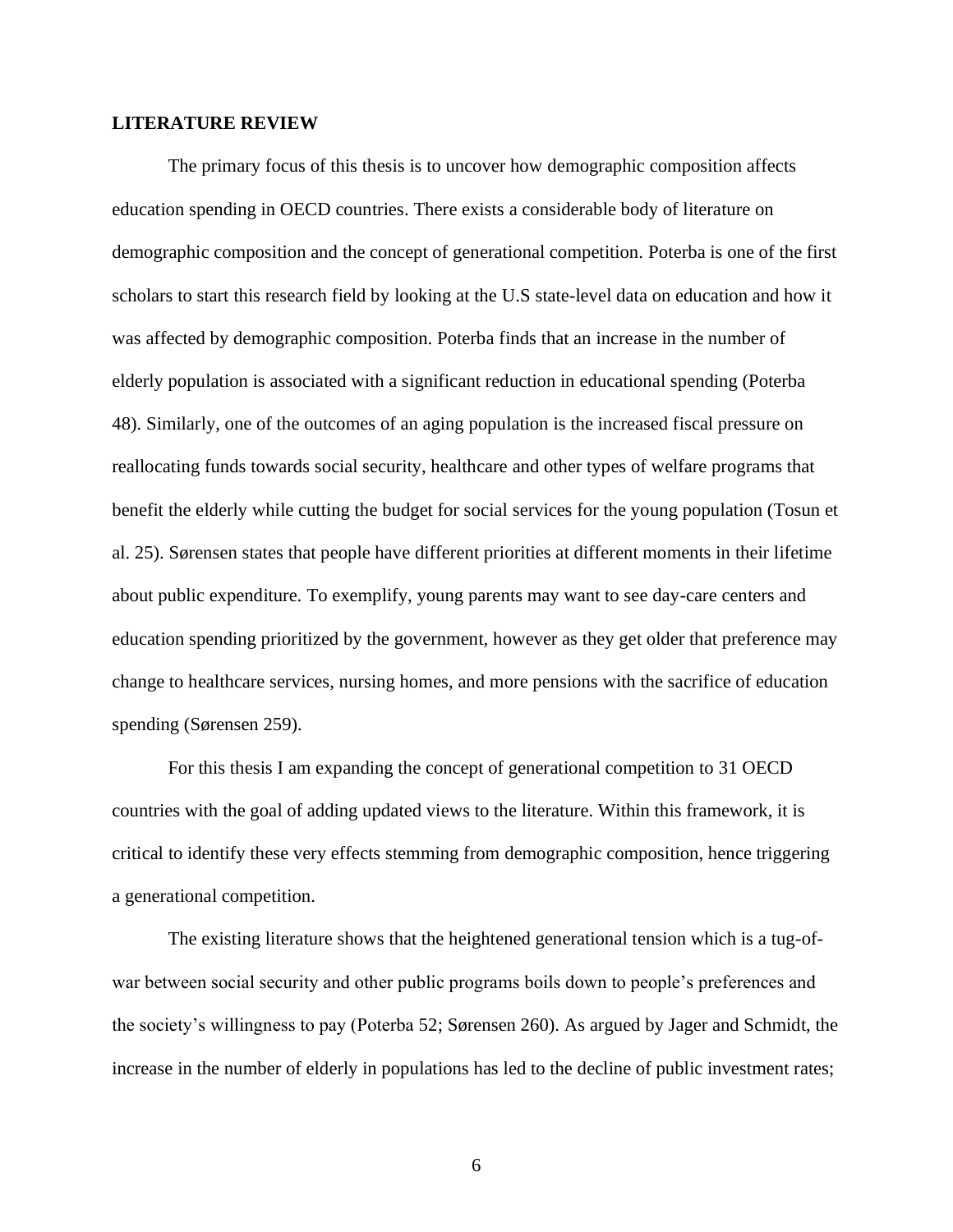hence raising making it difficult to achieve public spending beyond social security and other programs that the elderly rap direct benefits from in "graying democracies" (Jager and Schmidt 145). From the elderly perspective, the literature presents rather conflicting explanations that hard to generalize given the difference in location, culture, percentage of young/old people, political processes etc. However, there are some commonalities and shared arguments in the literature.

Firstly, I want to start off by listing why the elderly are selfish and may want to favor social security and welfare programs at the expense of education spending. In theory, social programs that are used by young people can be subject to more disputes and public discussion compared to the programs for the elderly. This is due to the "selfish elderly" and their costbenefit analysis mindset in which the elderly usually do not benefit from such programs (Sorensen 260). Aging population has the power to put pressure on the public budget allocation; favoring more health expenditure to be spent which results in intergenerational competition (Button qtd. in Arvate and Zoghbi 1165). Furthermore, higher public spending on education means larger tax wedges and has a disincentivizing effect on the elderly. The selfish elderly will favor and manipulate public policies that they gain the most out of (Martin qtd. in Sorensen 260; Galasso and Profeta qtd. in Sorensen 260).

A potential backlash from the elderly is more likely when people hold beliefs pertaining to the idea that programs may be in favor of those who lack or have not paid contributions. The rationale behind this idea is that the elderly should come first. The justification for this set of thinking comes from the completion of social security contributions by a remarkable number of retirees (Svallfors qtd. in Sorensen 261). Government expenditures are more likely to be spent towards the elderly which makes a favor bias emerge in policymaking because elderly is easier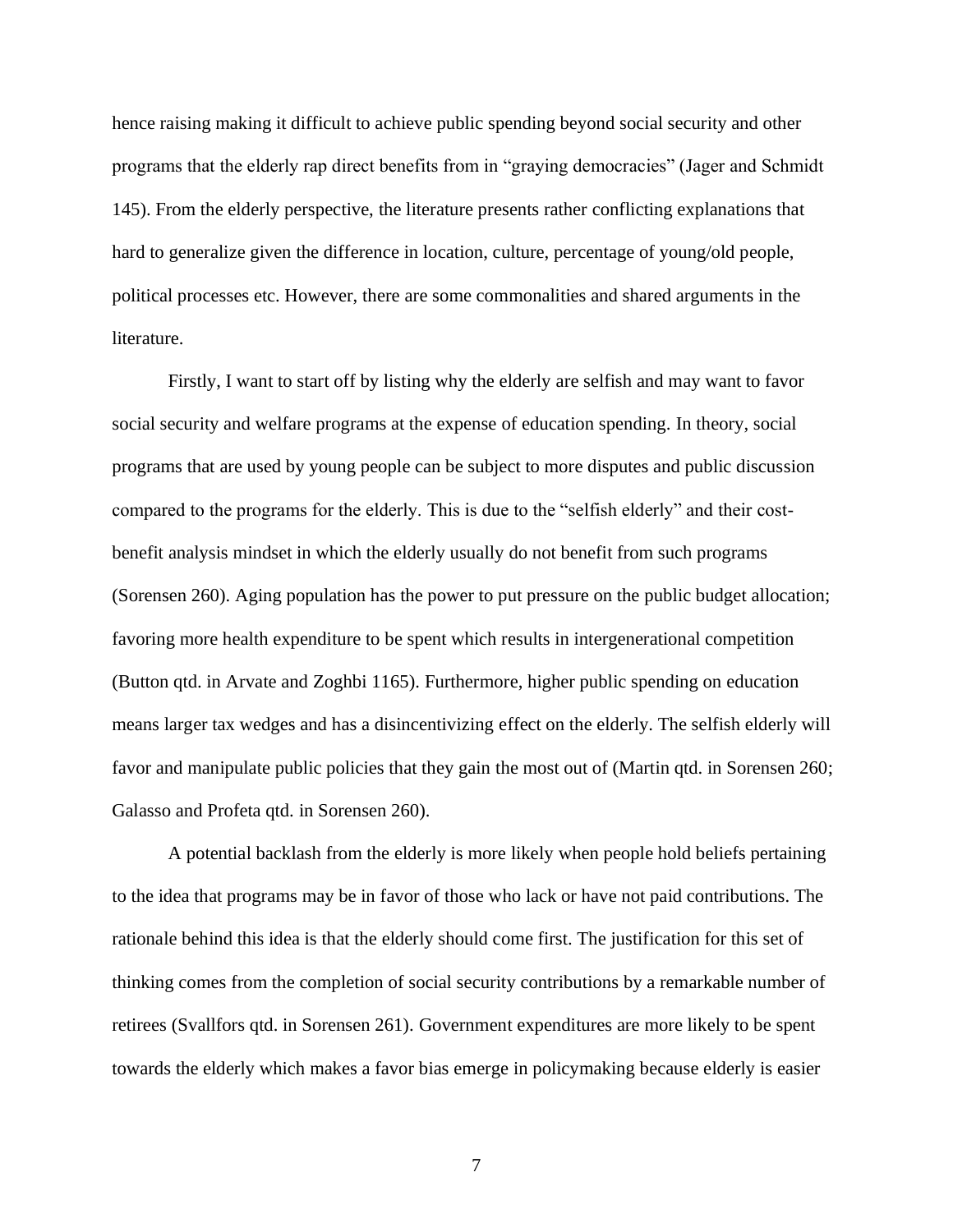to sustain (Slavov qtd. in Tosun et al. 26). Likewise, on the basis of political influence and the power of voting, the voting power of senior citizens are becoming increasingly influential; placing them in an advantageous policy position compared to the rest of the population because senior citizens' voter turnout rates are higher (Jager and Schmidt 148; Larcinese qtd. in De Mello et al. 3)

The political process matters because voters with children enrolled in public schools would rather see the government increase education spending but on the other hand voters who do not have or expect children are unlikely to support increased education spending (Rubinfeld qtd. in Brunner and Balsdon 371). Also, there is a lack of interest in public healthcare spending by people who have obtained higher education compared to those who have not (Sorensen 267).

Another reason why the elderly favors programs that benefit themselves but not the youth is rooted in history and upbringings of that generation. Critical junctures such as economic crises, World War II, and the restoration years later are believed to have created a narrative of increased solidarity and a society characterized by civic duty (Sorensen 261). In a similar line of thinking, Baum and Seitz's work showcases the importance of crises by indicating that when public finances are troubled, a stark increase in any public expenditure curtails the resources for other expenditure areas (Baum and Seitz qtd. in Grob and Wolter 281). Hence, the elderly will not agree with educational spending over social security unless the marginal benefits derived from other government activities such as education which will be discussed in the next part.

The previous section delved into why the elderly might not want to favor education spending over welfare programs and social security. This part is about why the elderly may favor education spending and their willingness to make concessions.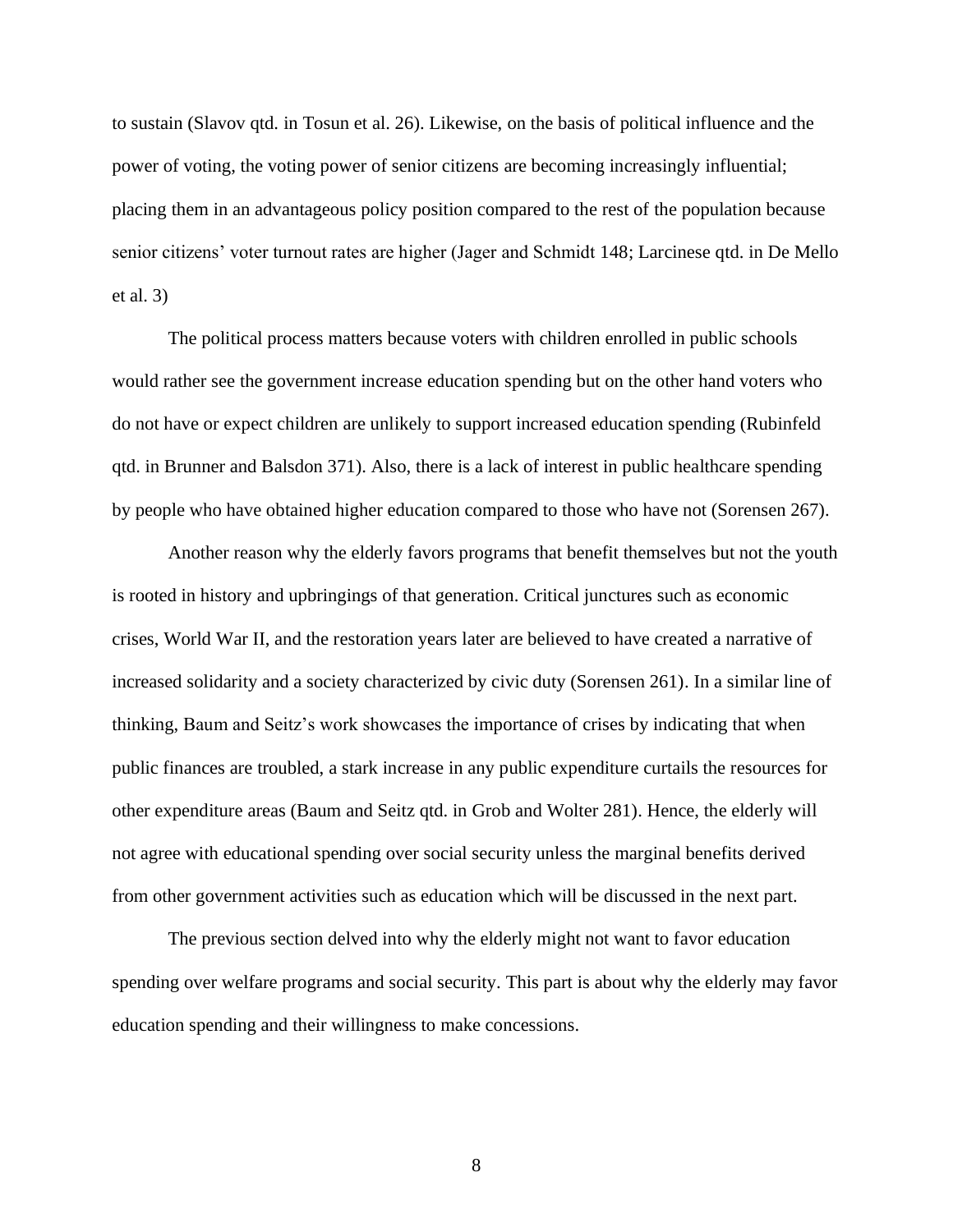Increasing number of dependent elderly may favor training programs for young workers to not only raise the pool of resources that can be used for social services but also increase the quality of care (Richman and Stagner qtd. in Poterba 49). Public education spending can reduce crime rates hence increasing the utility of the elderly, the children -as beneficiaries- and their parents who do not have to worry about turning into private resources (Poterba 51). In addition, Grob and Wolter finds that there is a positive correlation between the quality of education and housing market in which education spending increases the property value owing to; decreased crime rates and high employment numbers in that given proxy (Grob and Wolter 281; Brunner and Blasdon 372). It is also argued that the willingness to make concession and support other public programs that benefit others is related with social distance so in essence, family ties and interactions matter. This interaction with the elderly increases young people's support for oldage benefits and elderly people tend to favor public childcare and education when they have grandchildren (Silverstein and Parrott; Bowles and Gintis; Alesine et al; Goerres and Tepe qtd. in Sorensen 260). This can be linked to "altruism" and social trust which are relevant themes in the research field. More specifically Wilkoszewski draws our attention to the difference between dynastic altruism and societal altruism. Former can be identified as a motivation to favor public spending by parents and grandparents who do not derive any direct benefit, yet it addresses the needs of their children and grandchildren (Wilkoszewski 10). The latter refers to the idea that individuals with offspring tend to advocate spending for the younger generation (Wilkoszewski).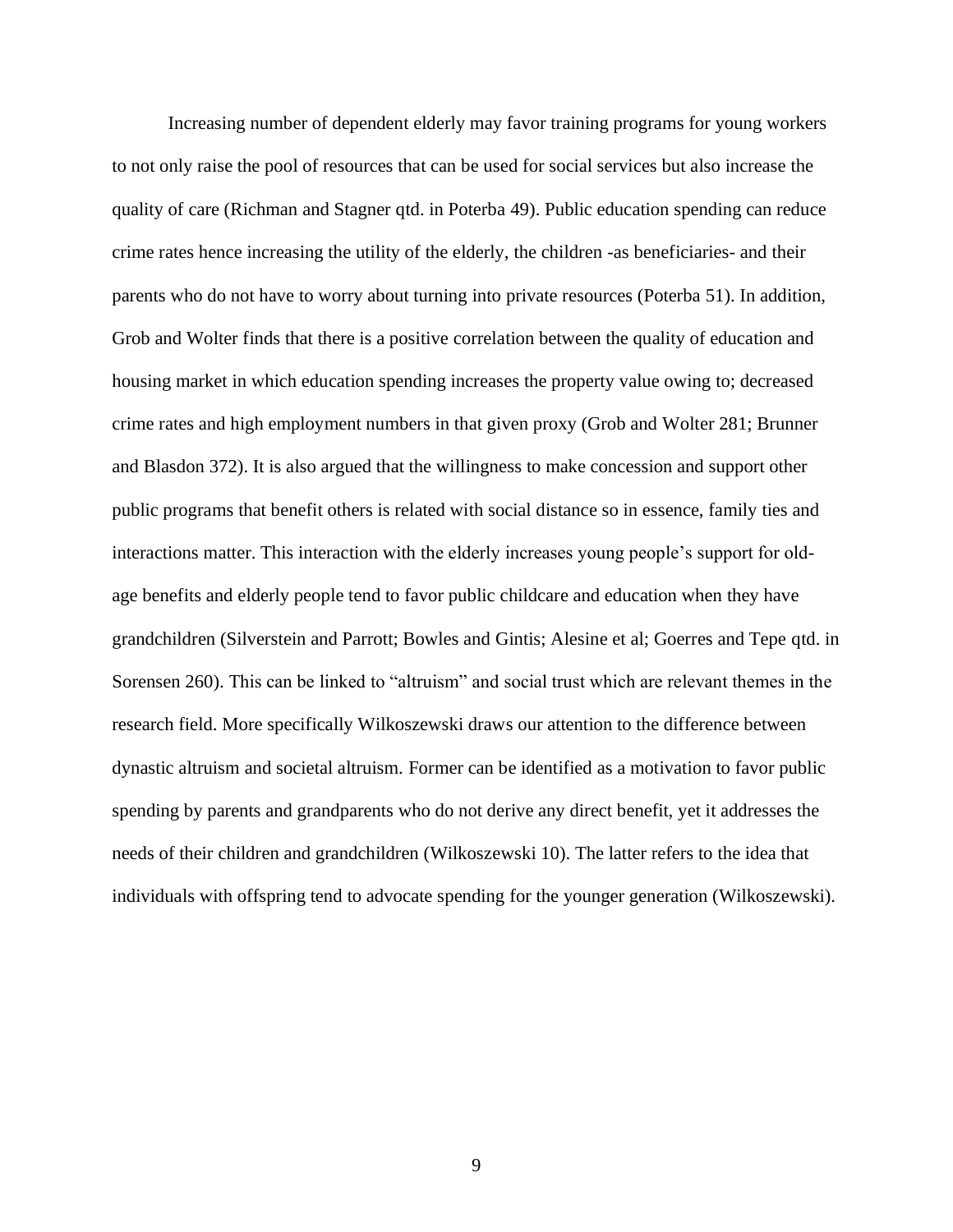#### <span id="page-13-0"></span>**CONCEPTUAL FRAMEWORK**

For this study I look at Country-year level data from 31 OECD member countries. While the study enjoys qualitative research methods through literature review, it also quantifies arguments via proposing evidence-driven from regression and statistical analysis, more specifically, multiple linear regression constructs the main statistical framework of the analysis. I identified the population over the age of 65 in the above-mentioned countries as the independent variable because I want to see if a change in the percentage of elderly results in cutbacks in education spending. The other independent variables are per-pupil education spending, enrollment, health spending as a share of GDP and pension spending as a share of GDP. For the control variables, I chose household income and gross national income. Despite having different models with other dependent variables (health expenditure and pension expenditure), the main dependent variable in this study remains as percentage of education spending.



**Figure 1: Conceptual Framework**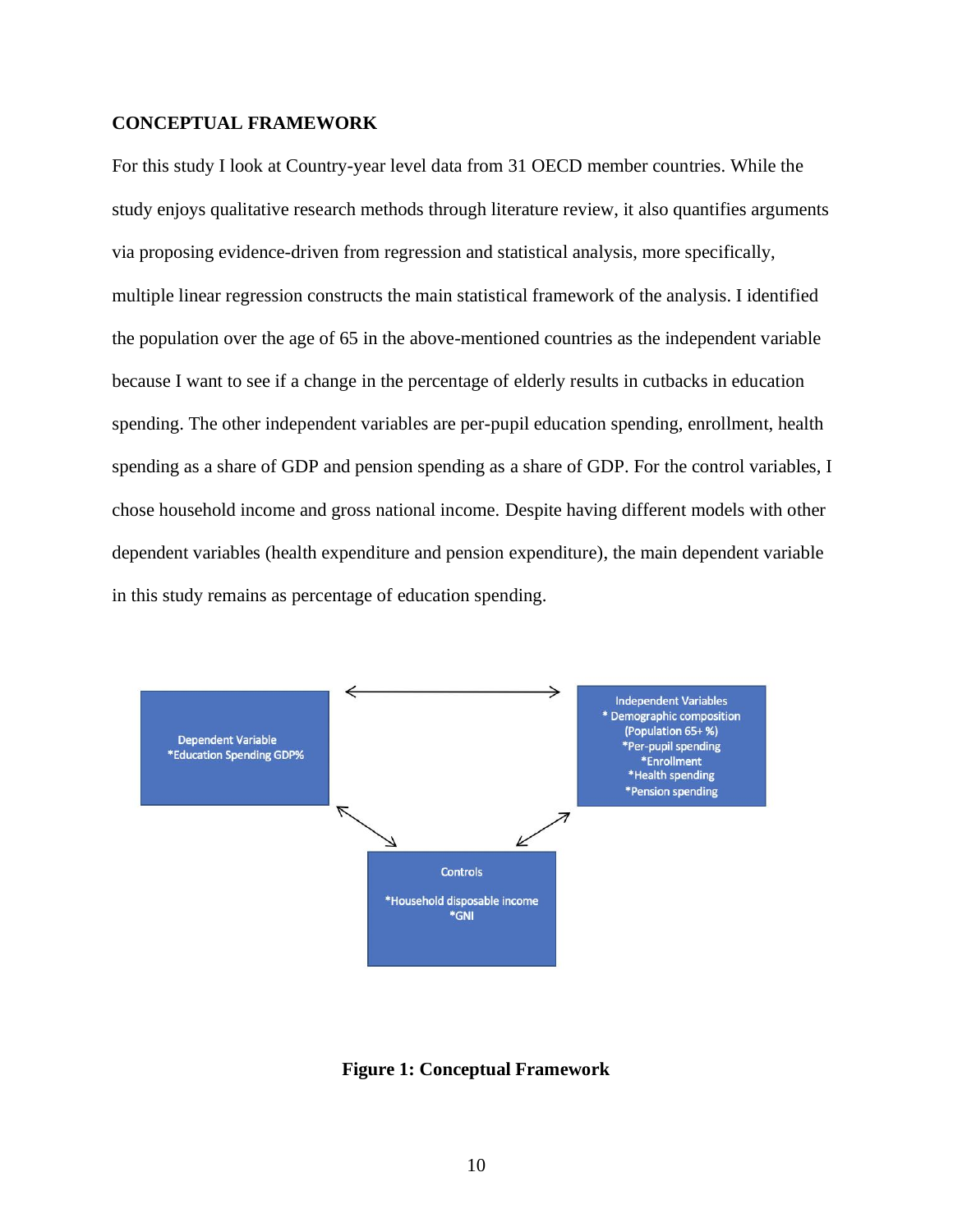### <span id="page-14-0"></span>**DATA AND METHODOLOGY**

My analysis uses the current country-level data from 2015 for education spending in 31 OECD countries. All the data was accessed through the OECD's library which is publicly available. In the case of education spending, the data covers expenditure on schools, universities and other public and private educational institutions. Spending includes instruction and additional services for students and families provided through educational institutions and spending is shown in USD per student and as a percentage of GDP (OECD 2020). To look at this study's independent variable of interest, which is demographic composition, the OECD data offers a ratio. The share of the dependent population is estimated as total elderly and youth population divided by the total population (OECD 2020). Health and pension spending are also calculated using the same share of GDP approach. Further explanation of variables and the summary statistics are presented in the next chapter.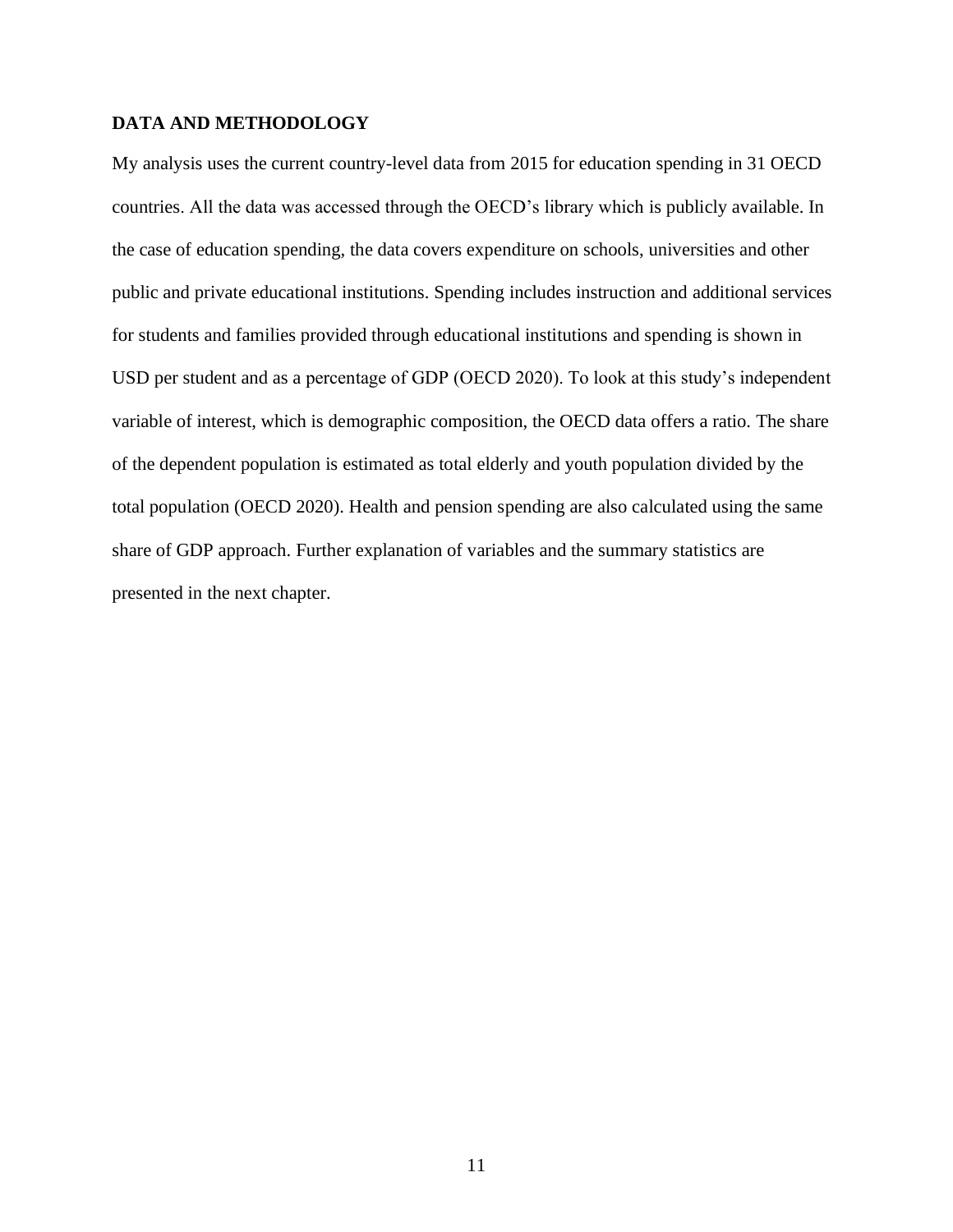#### <span id="page-15-0"></span>**DESCRIPTIVE STATISTICS**

| Variable                   | Obs | Mean      | Std. Dev. | Min       | Max       |
|----------------------------|-----|-----------|-----------|-----------|-----------|
| %GDP Education             | 31  | 1.418     | .421      | .64       | 2.131     |
| <b>Education Per Pupil</b> | 31  | 8709.226  | 3387.034  | 2874.47   | 20892.094 |
| <b>GNI</b>                 | 31  | 39071.728 | 12165.357 | 17978.182 | 67597.586 |
| <b>HHDI</b>                | 31  | 27786.449 | 7844.676  | 16040.538 | 47531.844 |
| %GDP Health                | 31  | 8.793     | 2.495     | 4.139     | 16.711    |
| %Enrollment                | 31  | 91.821    | 8.11      | 59.368    | 100       |
| %Elderly                   | 31  | 17.403    | 3.83      | 6.764     | 26.648    |
| %GDP Pension               | 31  | 8.638     | 3.609     | 2.231     | 16.775    |

Table 1: Descriptive Statistics

In my dataset I look at 8 variables observed in 31 OECD countries in total. Education as a share of GDP has a mean of 1.41%. The minimum and maximum values are .64 and 2.13 percent respectively. Education per pupil spending has an average of 8709 USD and the minimum/ maximum values are 2874 and 20892 USD. Next, I look at gross national income which I used for control purposes. OECD defines gross national income in this dataset as gross domestic product and net receipts from abroad of compensation of employees, property income and net taxes less production subsidies (OECD 2020). The mean value for GNI stands at 39071 USD per capita and the minimum and maximum values are 17978 and 67597 USD per capita. Another control variable in this study is household disposable income. According to OECD, household disposable income is explained as measure of the income households such as wages, salaries,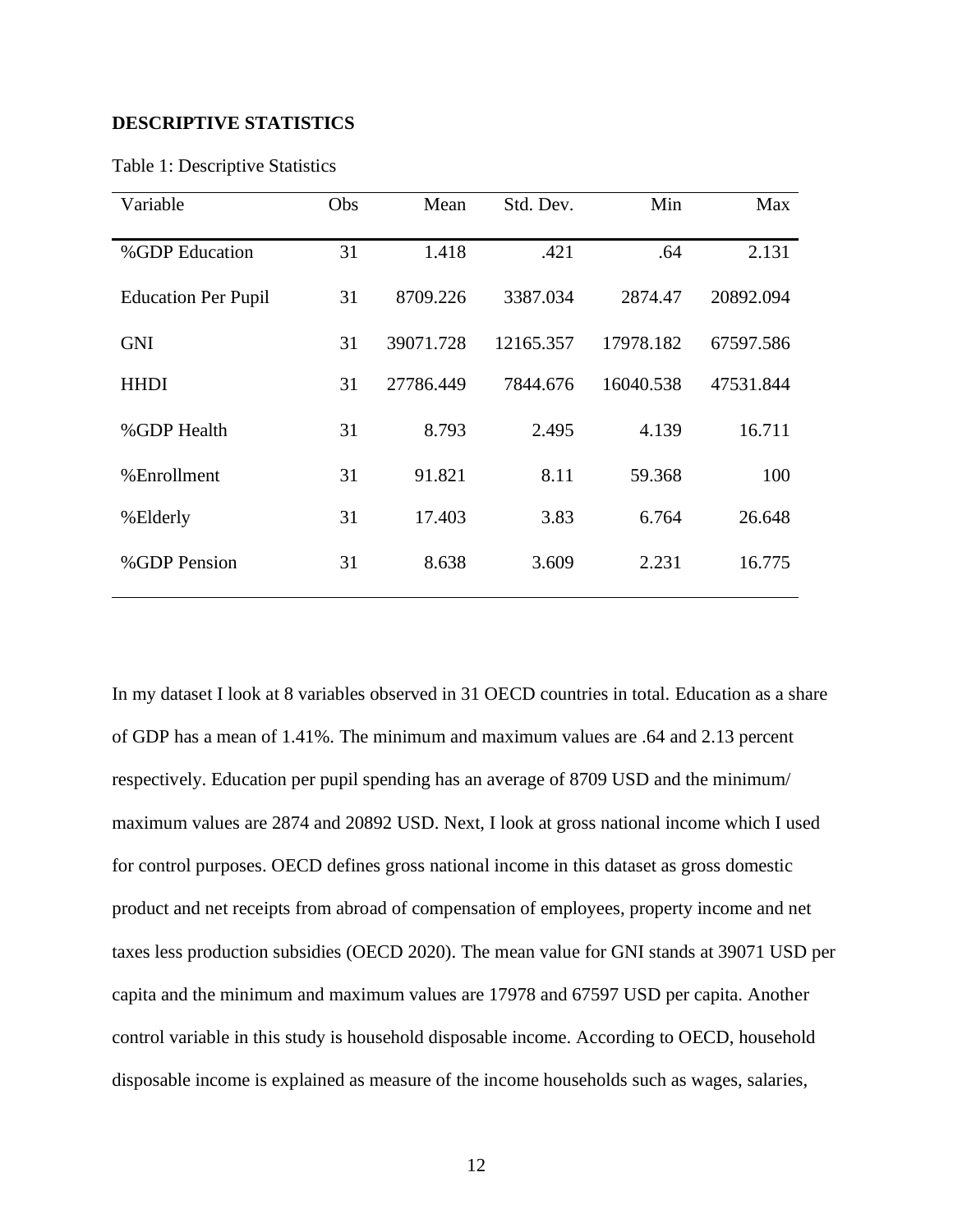self-employed income, income from unincorporated enterprises etc. after considering net interest, the payment of taxes and dividends received (OECD 2020). Household disposable income has a mean value of 27786 USD per capita. The minimum and maximum values for household disposable income are 16040 and 47531 USD per capita. Health spending as a share of GDP averages around 8.7% while the minimum and maximum values are 2.5% and 16%. The enrollment is defined as enrollment rates in second and tertiary education is calculated by dividing the number of students of a specific age enrolled in these education levels by the population size of that specific age group (OECD 2020). The mean value for enrollment rate is 91% with a minimum value of 60% and a maximum value of 100%. Elderly as a share of population is 17% on average with a minimum value of 6.7% and a maximum value of 26%. Lastly, I look at pension spending as a share of GDP and the mean value is 8% and the minimum/ maximum values are 2.23% and 16.7% respectively.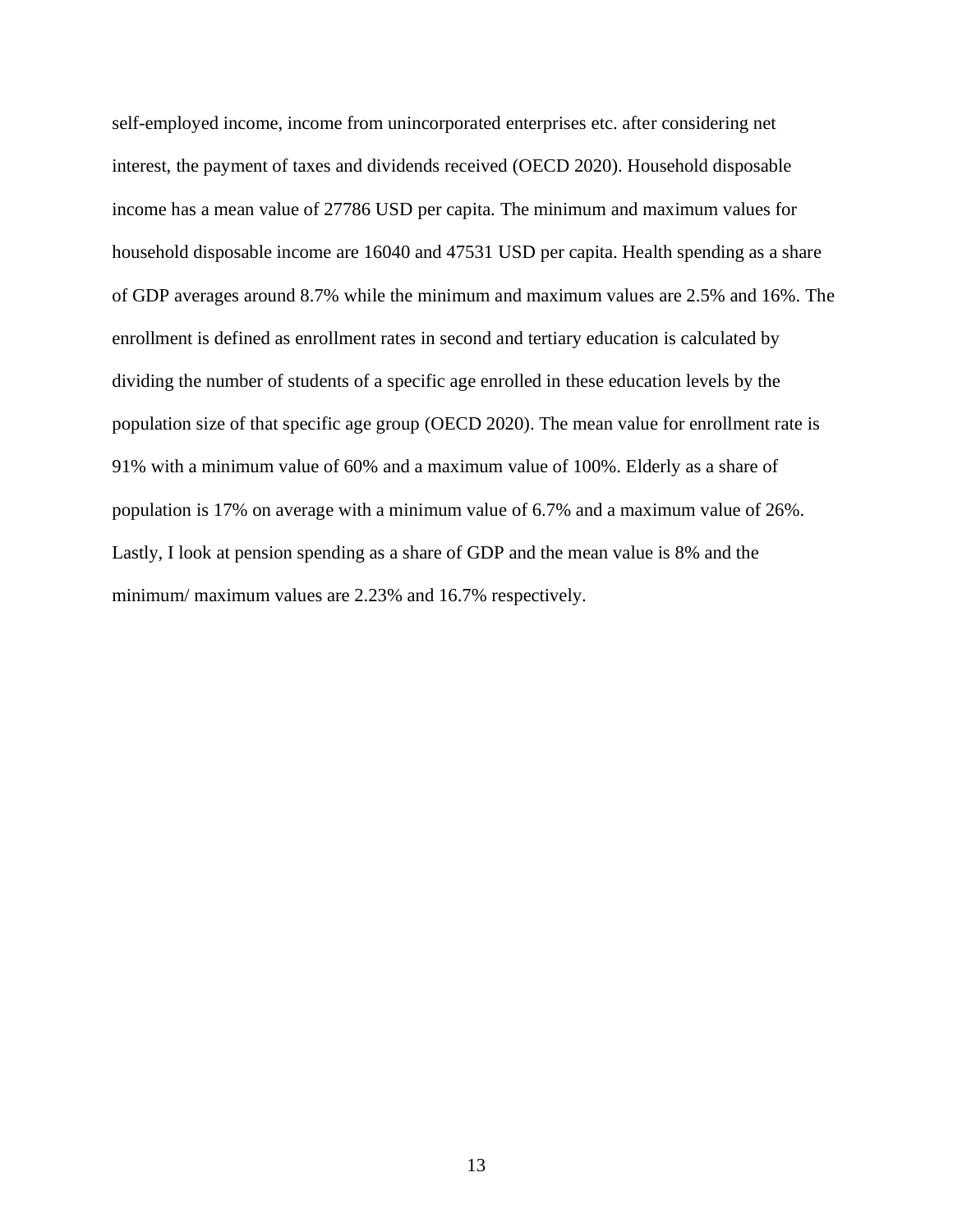#### <span id="page-17-0"></span>**REGRESSION RESULTS AND DATA INTERPRETATION**

In order to determine the effect of demographic composition on education spending, pension spending and health spending I use multivariate linear regression with eighteen models. The first model focuses on pension spending whereas the second model looks at education spending and the third model focuses on health expenditure. A portion of the regression models I used in this study looks like the following:

- *Yi* = *β0* + *β1%Elderly*+ *β2GNI* + *β3%GDP Health+ +εi where Yi denotes education spending as a share of GDP %*
- *Yi* = *β0* + *β1GNI*+ *β2%Enrollment* + *β3%Elderly +εi where Yi denotes education spending as a share of GDP %*
- *Yi* = *β0* + *β1%Elderly* + *β2%GDP Health +εi where Yi denotes pension spending as a share of GDP %.*
- *Yi* = *β0* + *β1HHDI* + *β2%Elderly + β3*Education per-pupil *where Yi denotes health spending as a share of GDP %*

In the regression analysis, I am trying to see if there is an impact of elderly demographic variables on education spending. I first check to see if elderly demographics affect the most obvious fiscal spending measure: pension spending. To explore this, I run regress pension spending as percentage of gross national income ("%GDP Pension") on the two measures of income first: gross national income ("GNI") (regression 1.a) and household disposable income ("HHDI") (regression 1.b) separately. Neither variable is significant. I then add our elderly demographic variable in regressions 1.c and 1.d, the percentage of elderly in the population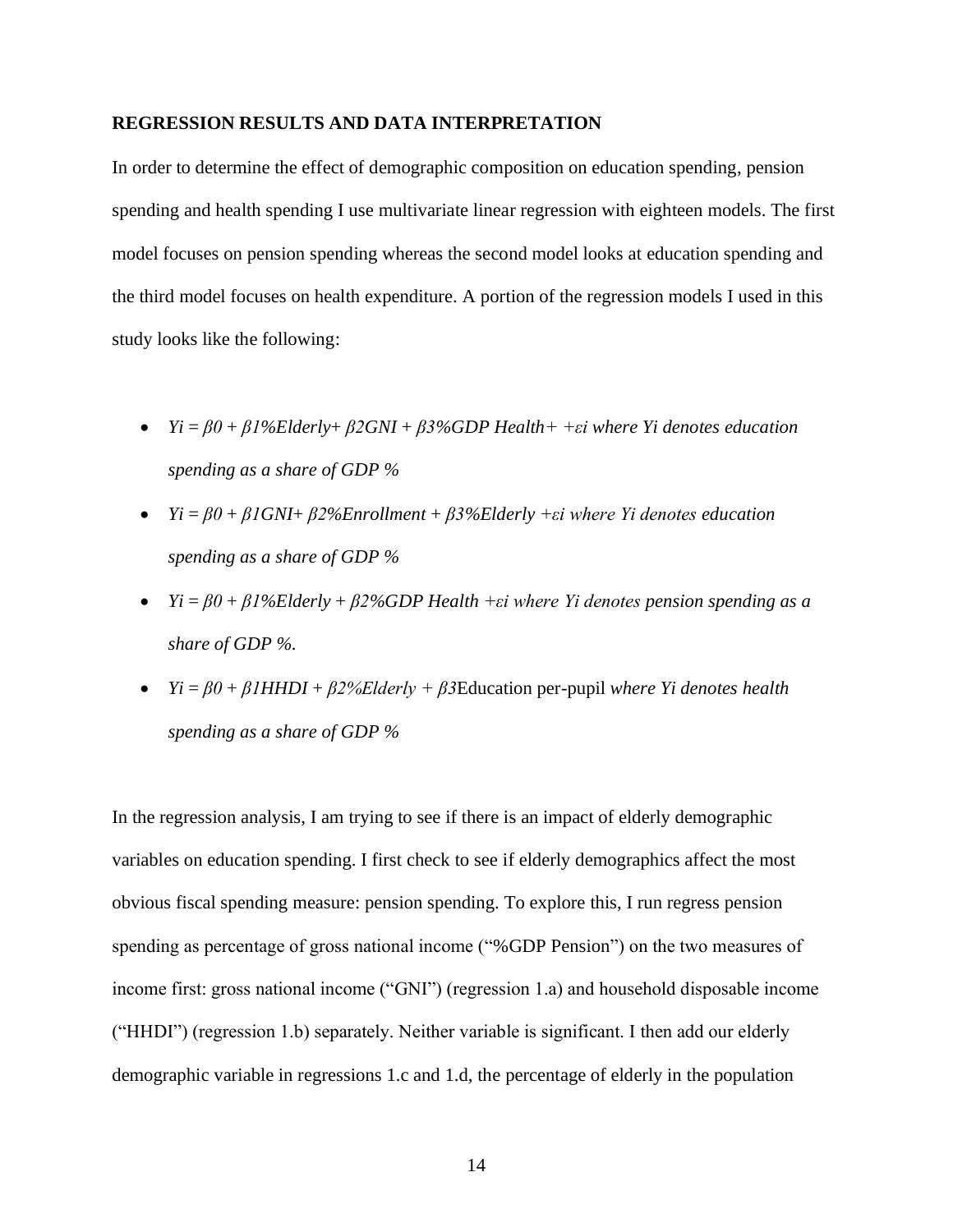("%Elderly"), which comes to be significantly positive with either variable of income. This shows that all else being equal, a higher proportion of elderly in the population increases the pension spending. This may be an indication that there may be a correlation between elderly population's voting preferences and the spending on pensions. The coefficient for elderly percentage is around 0.570 which means that a unit increase in the percentage of elderly increases pension spending by 0.5 percent. I then added other measures of other spending priorities such as health spending as percentage of GNI ("%GDP Health") in regression 1.e and education spending as percentage of GNI ("%GDP Education") in regression 1.f to see if they had an impact on the results.

I then take the same modelling approach on education spending as measured by %GDP Education. Neither GNI (2.a) nor HHDI (2.b) was significant, but the GNI indicated some level of correlation. I kept GNI in the next set of regressions. Adding a measure of K-12 student enrollment ("%Enrollment) in regression 2.c, whose coefficient itself was not significant, improved the GNI's significance and the overall regression results. I then added %Elderly in regression 2. d, which shows a slight significance with a negative sign. Dropping "%Enrollment" in regression 2.e did not affect the results.

As a way to test the robustness of the impact of %Elderly, I add "%GDP Health" to the regression 2.f. Although "%GDP Health" itself is not significant, it significantly enhances the significance of "% Elderly" but makes GNI totally insignificant (which is due to significant correlations between these two variables as we will find out later). I then dropped GNI (which may have been highly correlated with %GDP Health) in regression 2.g, and regressed %GDP Education on %Elderly and %GDP Health only. The results show a significantly negative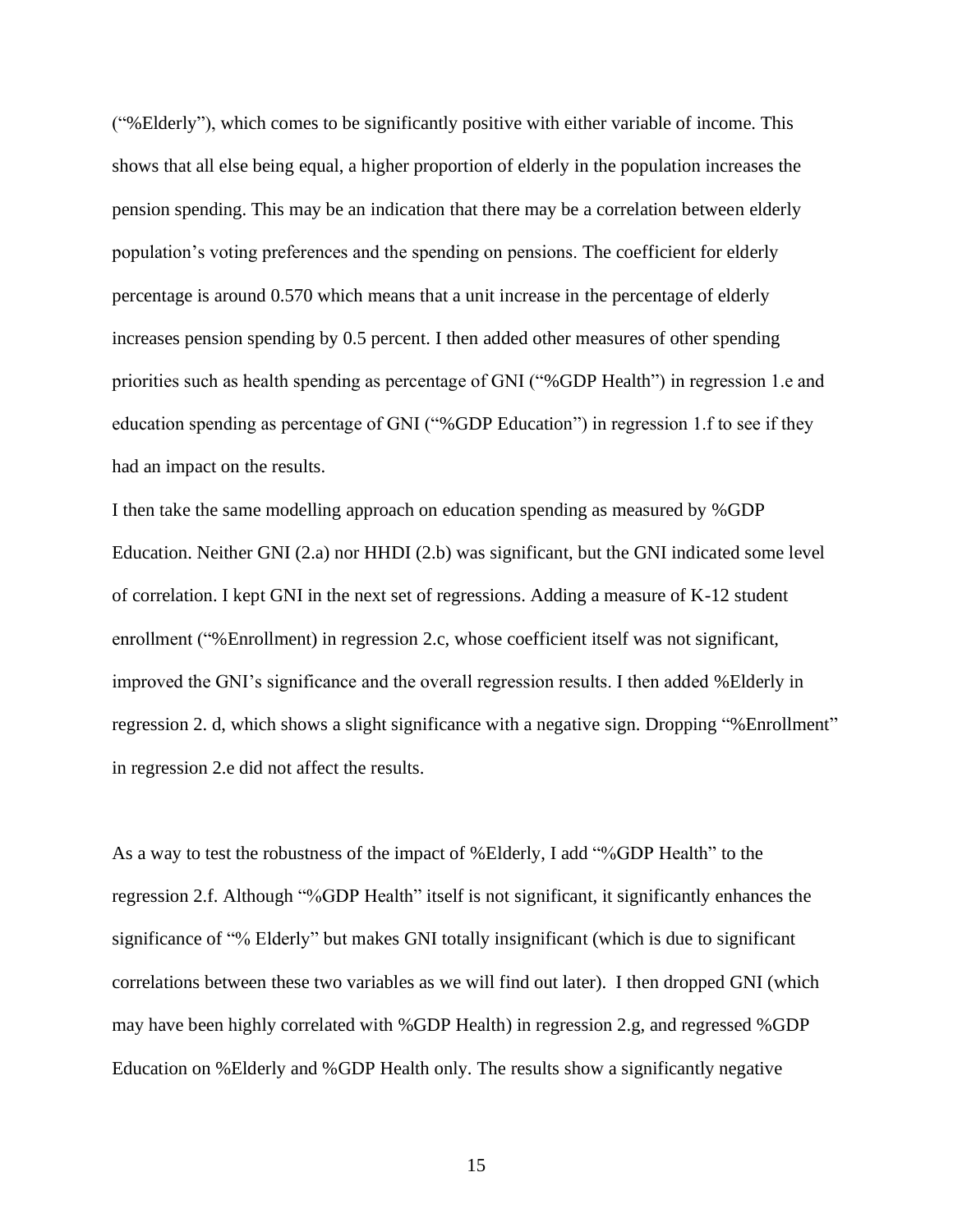correlation between education spending the elderly population percentage. More specifically, if we look at the models 2.f and 2.g; a unit increase in the percentage of elderly results in a 0.04 percent decrease in education spending as a share of GDP.

As a final model (2.h), I regressed %GDP Education on %Elderly and education spending per pupil ("Education Per Pupil"). This regression showed that the coefficient for %Elderly remained at the same significance level, supporting the view that elderly may not be as keen on funding education (when we control for the cost of education). Finally, I check to see if elderly demographics appear to be significantly correlated with the level of healthcare spending, another priority for the elderly. To explore this area, I start regressing %GDP Health on GNI or HHDI. As seen in regressions 3.a and 3.b, either measure of national income is significantly positively correlated with %GDP Health. As HHDI's coefficient shows a higher level of significance than GNI's I continue with HHDI. In regression 3.c, %Elderly enters the regression with a significantly negative coefficient, improves the overall fit and also the significance level of HHDI coefficient. Finally, I add the Education per pupil variable as a control for the cost of education (regression 3.d). It enters the regression 3.d with a statistically significant and but negative coefficient, improves the overall fit and enhances the significance of the other variables. This model also confirms the importance of the elderly demographic and their influence on healthcare spending. The cost of education (as measured by Education Per Pupil) has a significant and negative impact, indicating that in countries where education costs are high, healthcare spending gets a smaller part of the GDP.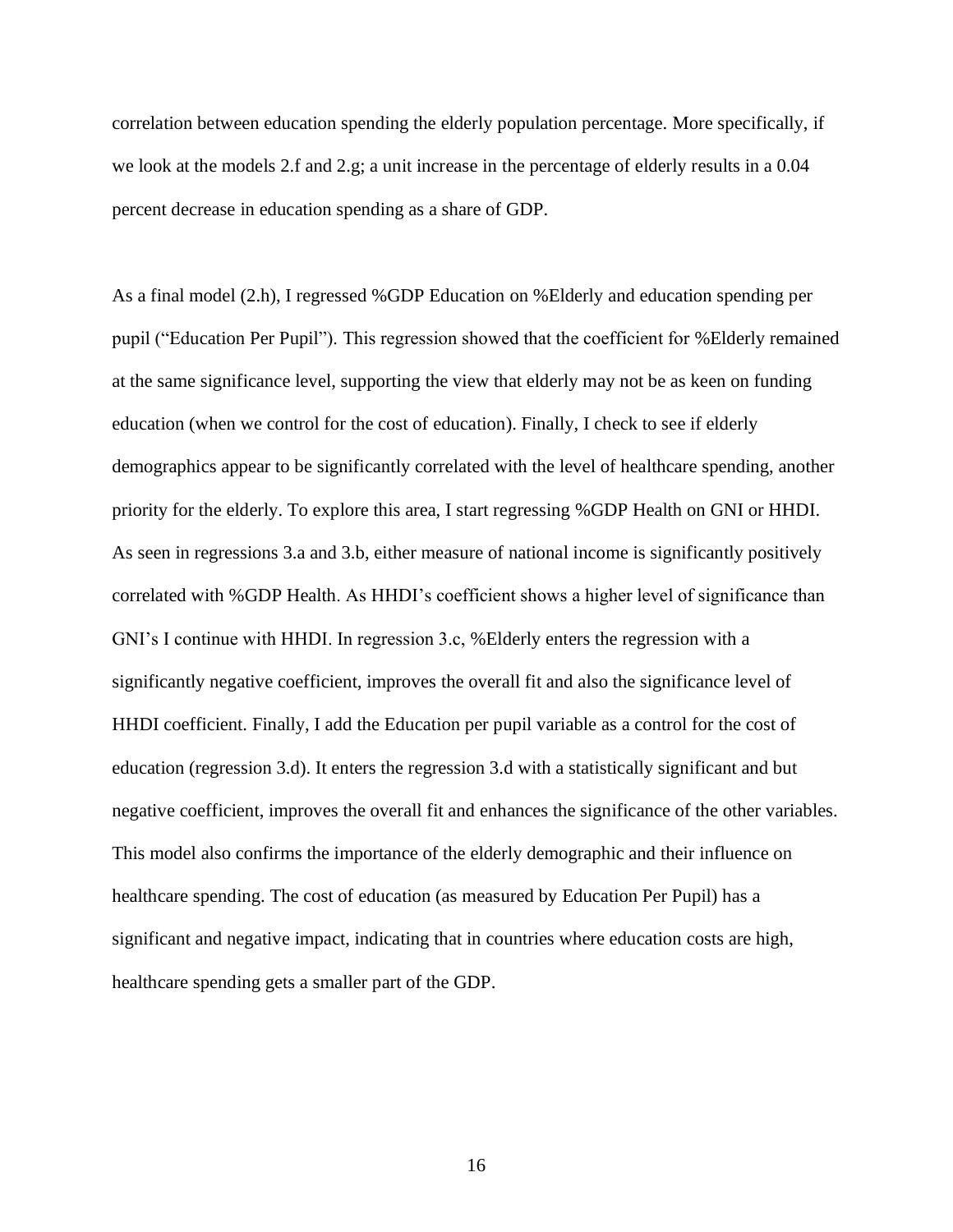# <span id="page-20-0"></span>**TABLES**

|                     | (1)          | (2)          | (3)          | (4)          | (5)       | (6)       |
|---------------------|--------------|--------------|--------------|--------------|-----------|-----------|
| <b>VARIABLES</b>    | Model 1a     | Model 1b     | Model 1c     | Model 1d     | Model     | Model 1f  |
|                     |              |              |              |              | 1e        |           |
|                     |              |              |              |              |           |           |
| <b>GNI</b>          | $-1.82e-05$  |              | $-4.32e-05$  |              |           |           |
|                     | $(5.50e-05)$ |              | $(4.52e-05)$ |              |           |           |
| <b>HHDI</b>         |              | $-2.07e-0.5$ |              | $-5.13e-05$  |           |           |
|                     |              | $(8.53e-05)$ |              | $(7.03e-05)$ |           |           |
| %Elderly            |              |              | $0.570***$   | $0.563***$   | $0.582**$ | $0.486**$ |
|                     |              |              |              |              | $\ast$    | $\ast$    |
|                     |              |              | (0.143)      | (0.144)      | (0.155)   | (0.143)   |
| %GDP Health         |              |              |              |              | $-0.125$  |           |
|                     |              |              |              |              | (0.238)   |           |
| %GDP                |              |              |              |              |           | $-2.169$  |
| Education           |              |              |              |              |           |           |
|                     |              |              |              |              |           | (1.301)   |
| Constant            | 9.348***     | $9.212***$   | 0.397        | 0.264        | $-0.389$  | 3.256     |
|                     | (2.247)      | (2.461)      | (2.900)      | (3.047)      | (2.777)   | (3.522)   |
|                     |              |              |              |              |           |           |
| <b>Observations</b> | 31           | 31           | 31           | 31           | 31        | 31        |
| R-squared           | 0.004        | 0.002        | 0.363        | 0.355        | 0.349     | 0.402     |
|                     |              |              |              |              |           |           |

Table 2: Pension Spending: Dependent Variable

Standard errors in parentheses \*\*\* p<0.01, \*\* p<0.05, \*p<0.1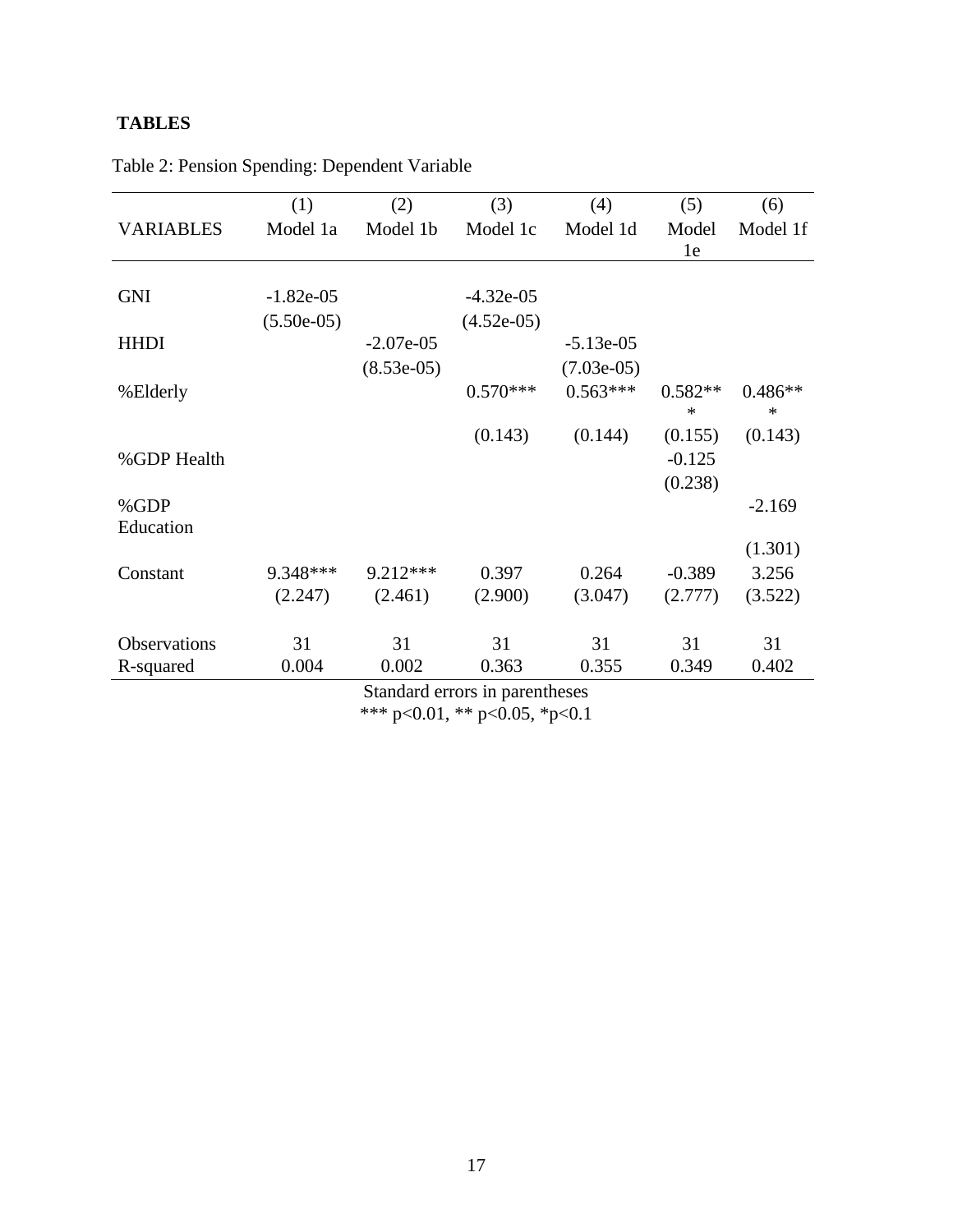|                         | (1)                            | (2)          | (3)          | (4)          | (5)          | (6)          | (7)         | (8)          |
|-------------------------|--------------------------------|--------------|--------------|--------------|--------------|--------------|-------------|--------------|
| <b>VARIABLE</b>         | Model 2a                       | Model 2b     | Model 2c     | Model 2d     | Model 2e     | Model 2f     | Model 2g    | Model 2h     |
|                         |                                |              |              |              |              |              |             |              |
| <b>GNI</b>              | 7.96e-06                       |              | 8.89e-06     | 9.25e-06     | 9.47e-06     | 4.20e-06     |             |              |
|                         | $(6.26e-06)$                   |              | $(6.36e-06)$ | $(6.22e-06)$ | $(6.10e-06)$ | $(7.54e-06)$ |             |              |
| <b>HHDI</b>             |                                | 1.09e-05     |              |              |              |              |             |              |
|                         |                                | $(9.77e-06)$ |              |              |              |              |             |              |
| %Enrollment             |                                |              | $-0.00875$   | 0.00537      |              |              |             |              |
|                         |                                |              | (0.00954)    | (0.0131)     |              |              |             |              |
| %Elderly                |                                |              |              | $-0.0423$    | $-0.0343*$   | $-0.0433**$  | $-0.0446**$ | $-0.0334*$   |
|                         |                                |              |              | (0.0277)     | (0.0194)     | (0.0207)     | (0.0203)    | (0.0188)     |
| %GDP Health             |                                |              |              |              |              | 0.0462       | $0.0592*$   |              |
|                         |                                |              |              |              |              | (0.0393)     | (0.0312)    |              |
| Education per-<br>pupil |                                |              |              |              |              |              |             | $4.14e-05*$  |
|                         |                                |              |              |              |              |              |             | $(2.13e-05)$ |
| Constant                | $1.107***$                     | $1.115***$   | 1.874**      | 1.300        | $1.645***$   | $1.601***$   | $1.674***$  | $1.638***$   |
|                         | (0.256)                        | (0.282)      | (0.875)      | (0.933)      | (0.392)      | (0.391)      | (0.364)     | (0.369)      |
| Observations            | 31                             | 31           | 31           | 31           | 31           | 31           | 31          | 31           |
| R-squared               | 0.053                          | 0.041        | 0.080        | 0.154        | 0.148        | 0.190        | 0.181       | 0.185        |
|                         | Standard errors in parentheses |              |              |              |              |              |             |              |

Table 3: Education Spending: Dependent Variable

Standard errors in parentheses

\*\*\* p<0.01, \*\* p<0.05, \* p<0.1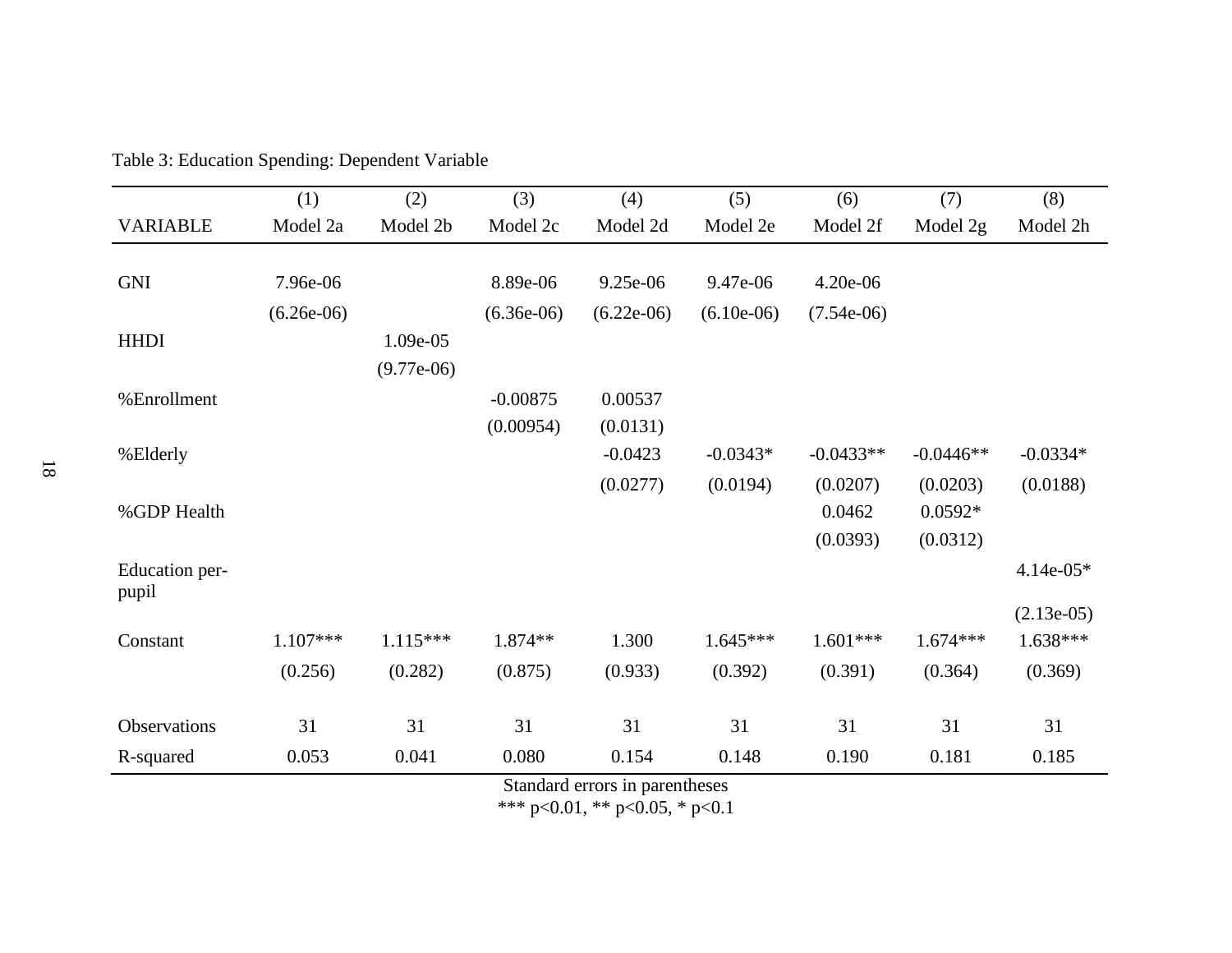|                                | (1)           | (2)           | (3)           | (4)            |  |  |
|--------------------------------|---------------|---------------|---------------|----------------|--|--|
| <b>VARIABLES</b>               | Model 3a      | Model 3b      | Model 3c      | Model 3d       |  |  |
|                                |               |               |               |                |  |  |
| <b>GNI</b>                     | $0.000123***$ |               |               |                |  |  |
|                                | $(3.05e-05)$  |               |               |                |  |  |
| <b>HHDI</b>                    |               | $0.000231***$ | $0.000220***$ | $0.000373***$  |  |  |
|                                |               | $(4.06e-05)$  | $(3.75e-05)$  | $(4.71e-05)$   |  |  |
| %Elderly                       |               |               | $0.194**$     | $0.195***$     |  |  |
|                                |               |               | (0.0769)      | (0.0610)       |  |  |
| Education per-pupil            |               |               |               | $-0.000454***$ |  |  |
|                                |               |               |               | (0.000109)     |  |  |
| Constant                       | $4.002***$    | $2.375*$      | $-0.707$      | $-0.995$       |  |  |
|                                | (1.247)       | (1.171)       | (1.627)       | (1.294)        |  |  |
| <b>Observations</b>            | 31            | 31            | 31            | 31             |  |  |
| R-squared                      | 0.357         | 0.527         | 0.615         | 0.766          |  |  |
| Standard errors in parentheses |               |               |               |                |  |  |

Table 4: Health Expenditure: Dependent Variable

<span id="page-22-0"></span>\*\*\* p<0.01, \*\* p<0.05, \* p<0.1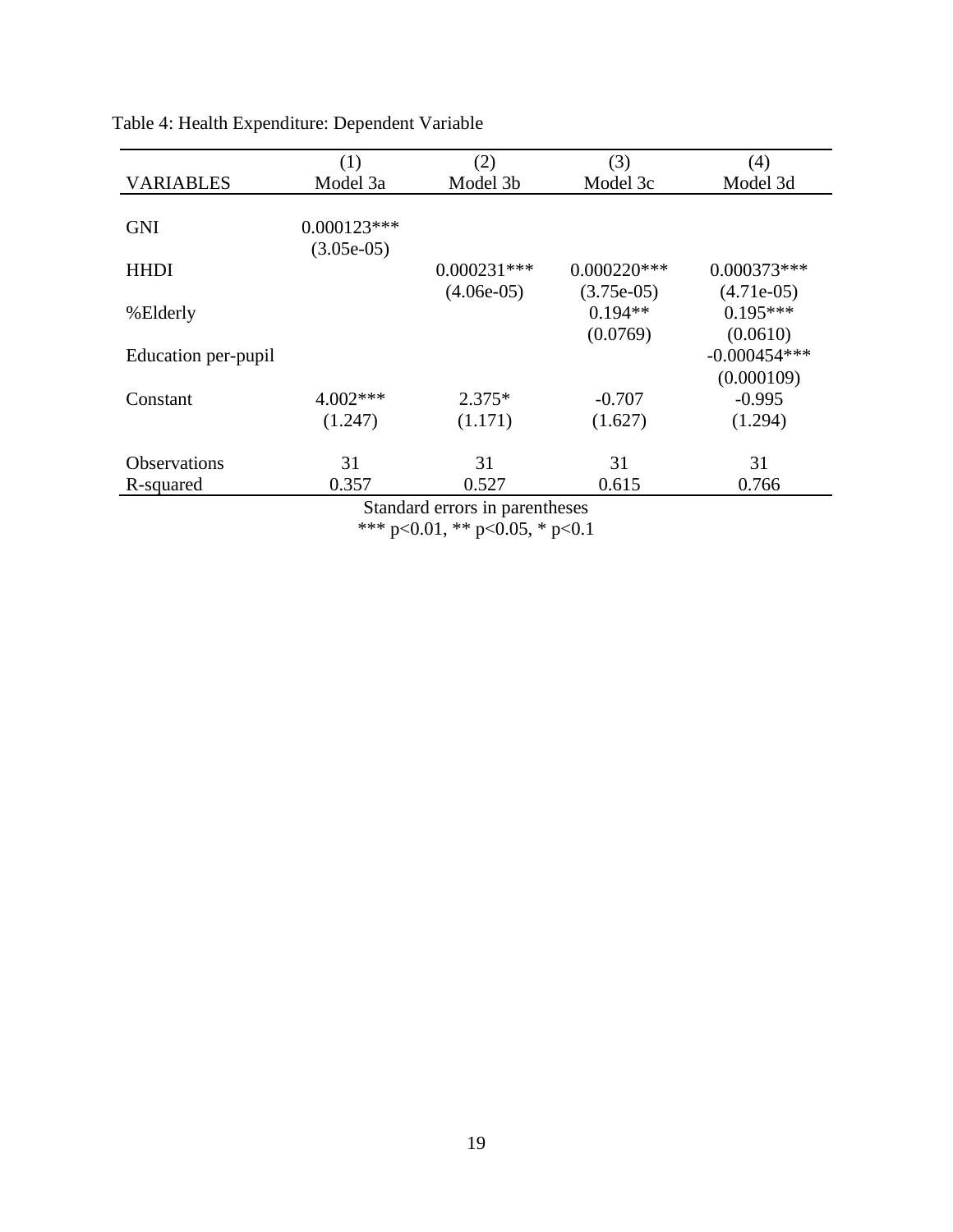#### **CONCLUSION**

The world countries are aging, and this change is triggering generational tension, shaping social policy preferences and budgetary decisions. Education has always been a vital policy interest for me which paved the way for this thesis. I wanted to question any barrier and inconvenience that might be affecting education adversely. In my opinion, though commendable the concept of "selfish elderly" lacks further research and carries a hefty allegation in itself; essentially scapegoating old people. This is the case, primarily because it is hard to generalize. As seen in the literature there are a myriad of reasons why elderly may be in favor of education spending. On the other hand, this study showed that the effect of the elderly on education spending does exist. In addition, the idea that the elderly shapes the "welfare state" expenditures owing to their priorities and preferences is evident in pension and healthcare spending regression models. On average, I find that a percentage increase in the elderly decreases education spending by 0.04% while increasing pension spending as a share of GDP by 0.5%. Lastly, a percentage increase in the share of elderly, results in 0.19% increase in health expenditure whereas the same percentage increase in the share of elderly decreases per-pupil education spending by 0.0004 USD. To conclude, drawing from Poterba's 1997 work I find that the elderly has influence on education spending, but I would not conceptualize the phenomenon as "selfish elderly". The generational competition will remain but that is the case for any other economic decision where one has to provide with scarce resources.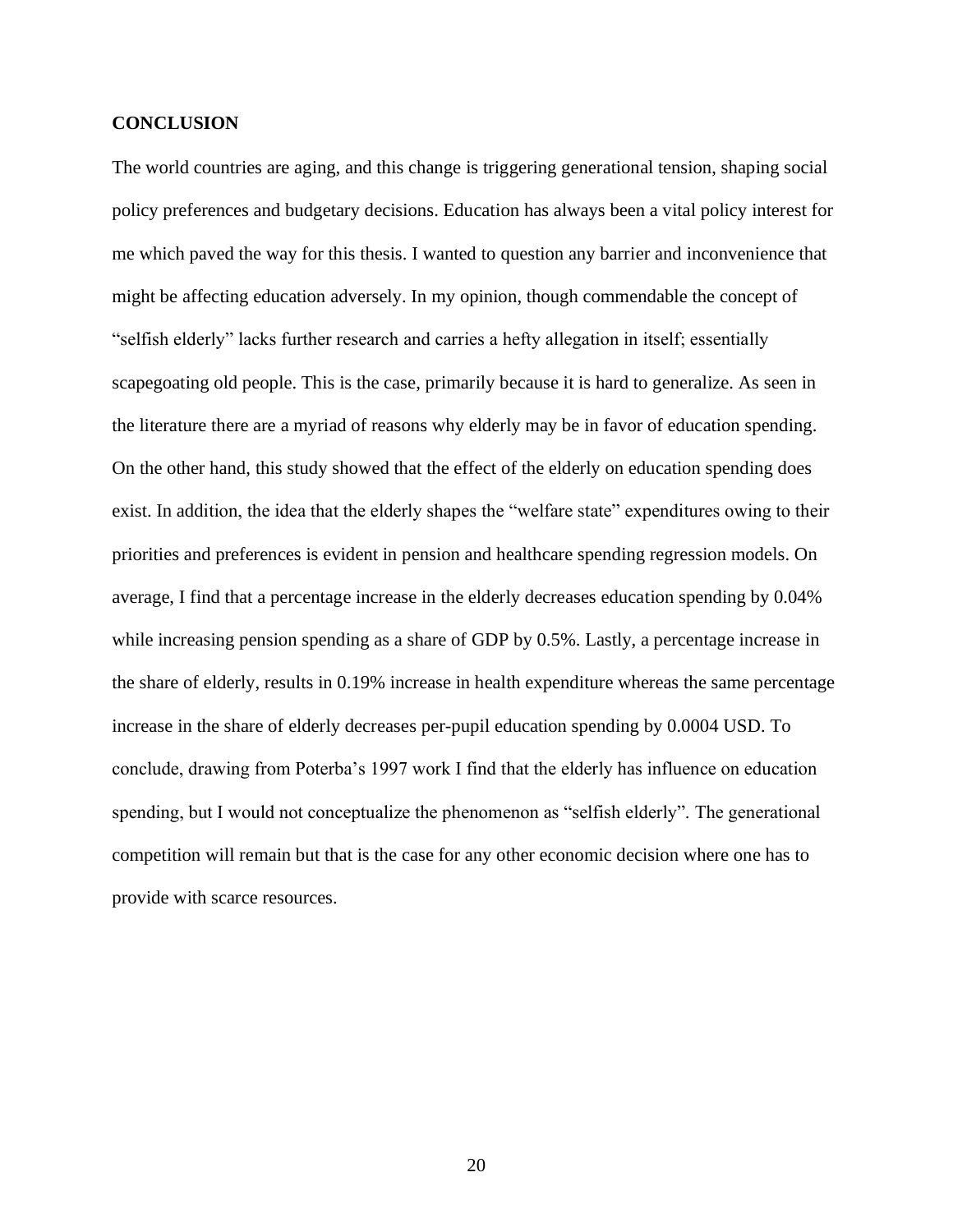#### <span id="page-24-0"></span>**REFERENCES**

- Alejandra, Cattaneo, and Stefan Wolter. "Are the Elderly a Threat to Educational Expenditures?" *European Journal of Political Economy*, vol. 25, no. 2, 2009, pp. 225–36.
- Arvate, Paulo, and Ana Carolina Pereria Zoghbi. "Intergenerational Conflict and Public Education Expenditure When There Is Co-Residence between the Elderly and Young." *Economics of Education Review*, vol. 29, no. 6, 2010, pp. 1165–75.
- Baker, Bruce. *How Money Matters for Schools*. Learning Policy Institute, 2017, [https://learningpolicyinstitute.org/product/ how-money-matters-schools.](https://learningpolicyinstitute.org/product/%20how-money-matters-schools.)
- Brunner, Eric, and Ed Balsdon. "Intergenerational Conflict and the Political Economy of School Spending." *Journal of Urban Economics*, vol. 56, no. 2, 2004, pp. 369–88.
- Busemeyer, Marius, and Dominik Lober. "Between Solidarity and Self-Interest: The Elderly and Support for Public Education Revisited." *Journal of Social Policy*, vol. 49, no. 2, 2020, pp. 425–44.
- de Mello, Luiz, et al. *Greying the Budget: Ageing and Preferences over Public Policies*. The World Bank, [https://doi.org/10.1596/1813-9450-7555.](https://doi.org/10.1596/1813-9450-7555)
- Grob, Uelu, and Stefan Wolter. "Demographic Change and Public Education Spending: A Conflict between Young and Old?" *Education Economics*, vol. 15, no. 3, 2007, pp. 277–92.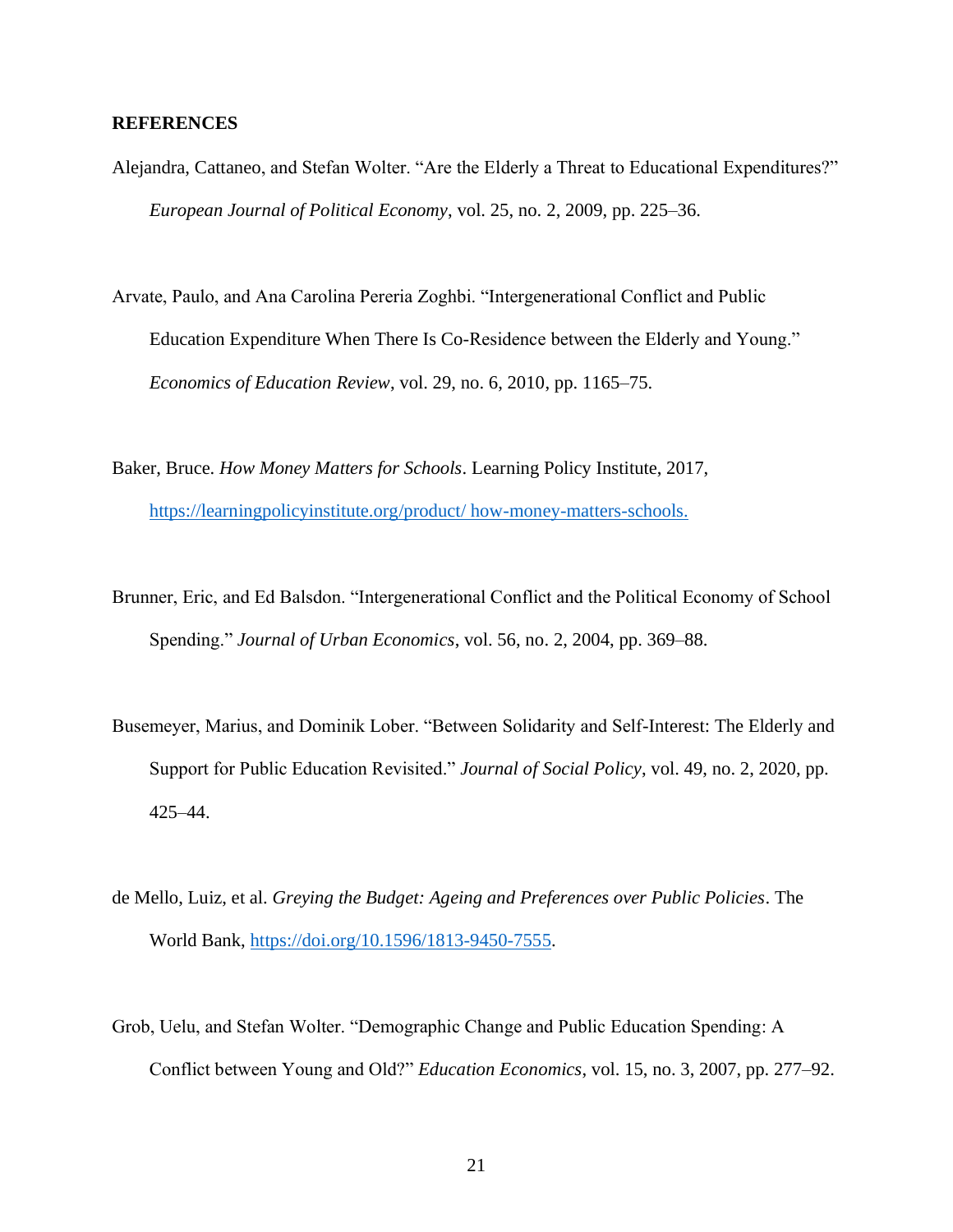- Jäger, Philipp, and Torsten Schmidt. "The Political Economy of Public Investment When Population Is Aging: A Panel Cointegration Analysis." *European Journal of Political Economy,* vol. 43, 2016, pp. 145–58.
- Ladd, Helen, and Sheila Murray. "Intergenerational Conflict Reconsidered: County Demographic Structure and the Demand for Public Education." *Economics of Education Review*, vol. 20, no. 4, 2001, pp. 343–57.

Martin, Carmel, et al. *A Quality Approach to School Funding*. [https://www.americanprogress.org/issues/education-k-](https://www.americanprogress.org/issues/education-k-12/reports/2018/11/13/460397/quality-approach-school-funding/)[12/reports/2018/11/13/460397/quality-approach-school-funding/.](https://www.americanprogress.org/issues/education-k-12/reports/2018/11/13/460397/quality-approach-school-funding/)

OECD. *OECD Data*. [https://data.oecd.org/.](https://data.oecd.org/)

- Poterba, James. "Demographic Structure and the Political Economy of Public Education." *Journal of Policy Analysis and Management*, vol. 16, no. 1, 1997, pp. 48–66.
- Sorensen, Rune. "Does Aging Affect Preferences for Welfare Spending? A Study of Peoples' Spending Preferences in 22 Countries, 1985–2006." *European Journal of Political Economy*, vol. 29, no. 3, 2013, pp. 259–71.
- Tosun, Mehmet, et al. "Elderly Migration and Education Spending: Intergenerational Conflict Revisited." *Public Budgeting & Finance*, vol. 32, no. 2, 2012, pp. 25–39.